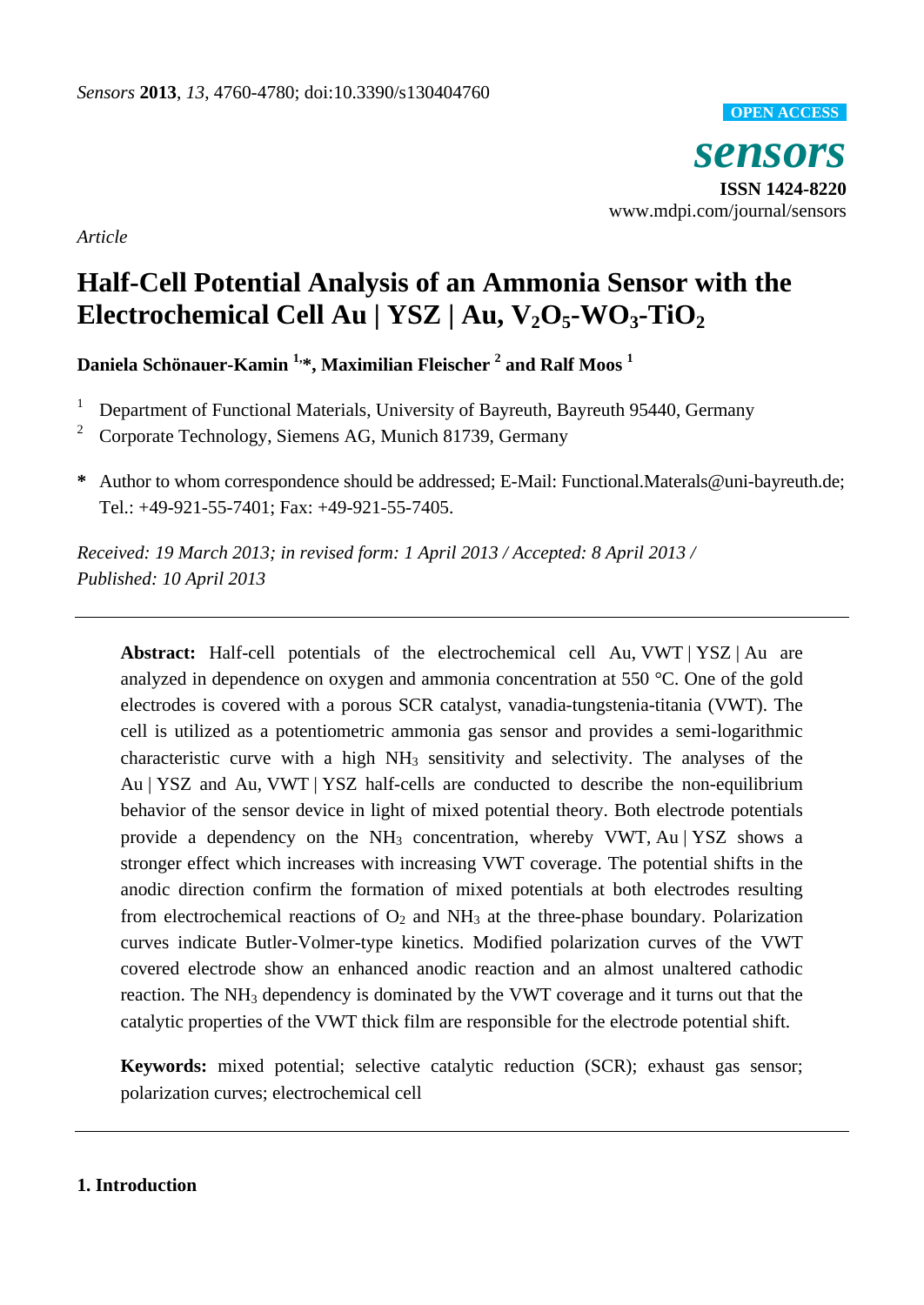The introduction of selective catalytic reduction (SCR) systems for exhaust gas after-treatment of NOx-emissions of diesel-fueled vehicles requires novel sensors for control and On-Board Diagnosis (OBD) purposes. The reducing agent ammonia, injected into the exhaust pipe as an aqueous urea solution (AdBlue®), reacts at the SCR-catalyst with nitrogen oxides. Nitrogen and water are formed as reaction products [1,2]. The conversion efficiency of the catalyst is, besides parameters like temperature and catalyst composition, strongly dependent on the ratio of ammonia  $(NH<sub>3</sub>)$  to nitrogen oxides ( $NO_x$ ), which is adjusted by the amount of AdBlue-solution injected. Selective  $NO_x$ -sensors or NH3-sensors would be appropriate to monitor these concentrations downstream of the SCR-catalyst. In Reference  $[2-4]$ , the control of the AdBlue dosing system by an  $NH<sub>3</sub>$  sensor is preferred. It allows the closed-loop control of the SCR-system and also the OBD of the SCR-catalyst. Different NH<sub>3</sub> sensing principles have been investigated for that purpose [5]. Solid electrolyte-based sensors with optimized electrode materials and configurations seem most promising. Sensors based on yttria-stabilized zirconia (YSZ) electrolyte have been studied extensively in the past years for exhaust gas applications. A robust sensor element yielding fast response, high selectivity and sensitivity, and a long-term stable sensor response is required. Besides well-known examples for high temperature applications in engine exhausts like lambda probes and amperometric  $NO<sub>x</sub>$  sensors, for the detection of exhaust components like CO,  $H_2$ , HC, or NO<sub>x</sub>, non-Nernstian mixed potential sensors are promising  $[6–14]$ . Mixed potential type sensors for  $NH<sub>3</sub>$  detection are also under investigation by various groups [3,15,16]. Different material compositions have been screened for their applicability as sensing electrodes. For that purpose, a threefold functionality of the sensing electrode including electrical conductivity, electro-catalytic activity, and selectivity is required. Besides, long-term stability and adjusted catalytic properties are necessary. For a sufficient sensor performance, including high sensitivity, selectivity, and reliability, the sensing electrode materials need to be optimized. Very often complex material compositions, e.g., semiconducting metal oxide mixtures with additional dopants for stabilization purposes are suggested [16].

An interesting novel concept to functionalize the sensing electrodes of mixed potential type NH<sub>3</sub> gas sensors is suggested in Reference [17]. It is based on the separation of the sensing electrode functionalities: two equal gold electrodes provide electrical conductivity and a three-phase boundary (TPB), whereas a separate catalyst layer on top is responsible for activity and selectivity. As catalyst layer material, vanadia-doped tungstenia titania  $(V_2O_5-WO_3-TiO_2$ , abbreviated hereafter as VWT), a commercially available SCR-catalyst for  $NO<sub>x</sub>$  reduction with a proven long-term stability in the exhaust and well-known catalytic properties [18,19] is utilized. SCR active ZSM5-zeolites are also investigated as electrode coatings for this sensor concept [20,21], but a more pronounced and stable ammonia sensor signal with high ammonia sensitivity and low  $NO<sub>x</sub>$  cross-interfering effects was observed for the VWT coating. The sensor voltage of this potentiometric NH<sub>3</sub> sensor depends logarithmically on the NH<sup>3</sup> concentration, a typical behavior for mixed-potential type sensors [22,23]. The here-discussed VWT-based sensor can be described as an electrochemical cell "VWT, Au | YSZ | Au". It is operated at 550 °C and shows a high NH<sub>3</sub>-sensitivity (88 mV/decade NH<sub>3</sub>) with a marginal NO<sub>x</sub>-cross-sensitivity [17]. In more detail, the ammonia sensor response is independent on the NO concentration, even at low NH<sub>3</sub> concentrations, but a small (nevertheless non-negligible)  $NO<sub>2</sub>$  cross-interference is observed. It has to be considered especially at low NH<sup>3</sup> concentrations. Lambda variations, *i.e.*, simultaneous variations of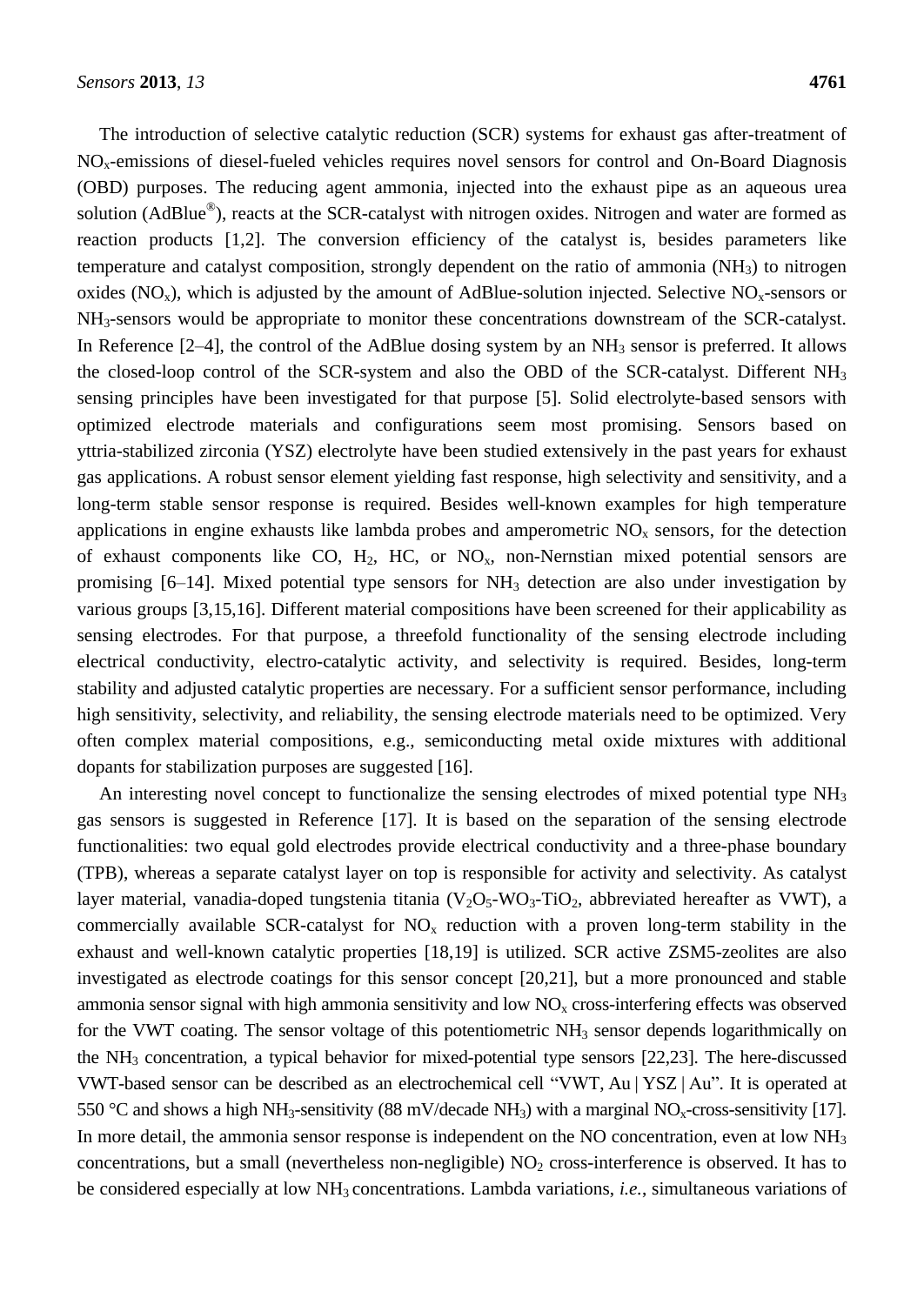the concentrations of  $O_2$ ,  $CO_2$ , and water in dependence on the combustion process in lean, oxygen rich exhaust almost do not affect the sensor response once the  $O_2$  concentration exceeds 3 vol.%.

This planar sensor was manufactured in thick-film technique, with a screen-printed YSZ film on top of an alumina substrate [17]. The device could be self-operated due to a heater film on its reverse side. In this study, the focus is on experiments to elucidate the sensor mechanism. For that purpose, effects contributing to the sensor response are investigated in a half-cell setup. The electrode processes at the pure Au electrode and at the VWT-covered Au electrode are analyzed separately with reference to a Pt electrode in a defined reference atmosphere. Initial investigations of the electrode effects confirmed that electrochemical reactions occurring at the three phase boundary and the catalytic activity of the VWT-catalyst layer play a crucial role in the sensor mechanism [24]. A detailed investigation of the electrode potential and electrochemical kinetics with respect to mixed potential formation is the focus of this work. Half-cell measurements of the electrode potentials are conducted in dependence on the gas composition. Polarization curves are investigated in different gas atmospheres for a Au electrode and a VWT-covered Au electrode.

The objective of this study is to validate if the sensor behavior and  $NH<sub>3</sub>$  detection mechanism can be described solely by classic mixed potential theory or if other potential changing processes need to be considered which reflect limitations of the mixed potential theory.

### **2. Experimental Section**

#### *2.1. Sample Preparation*

Two types of samples were prepared, as illustrated in Figure 1: a sensor-like setup and a half-cell type setup. In each setup, YSZ ceramic discs  $(8 \text{ mol.}\% \text{ Y}_2\text{O}_3\text{-doped ZrO}_2 \text{ (Kerafol)})$  served as a substrate. Electrodes and cover layer were applied by screen printing. For the sensor-like setup (Figure 1(a)) both porous Au electrodes (Au thick-film paste (DuPont), fired for 20 min at 850 °C) were applied on top of the YSZ disc. One electrode, denoted as sensing electrode and abbreviated by SE, was covered afterwards by a screen-printed porous catalyst film. For that purpose, a commercial extruded VWT-based SCR catalyst (Argillon, now Johnson-Matthey) was ground in a planetary ball-mill and organic binders were added to obtain a screen-printable paste. In the case of the half-cell probe, the electrodes were arranged on top and on bottom of the electrolyte disc (Figure 1(b)). For the reference electrode (RE), which was later exposed to a reference atmosphere, either Au (processed as described) or Pt (thick-film paste (Heraeus) fired at 1,200 °C for 20 min) was used. The SE consisted of a Au layer covered by the porous SCR-catalyst VWT thick film. Different sensing electrode configurations were investigated. Half-cell probes with Au and Au that was covered partially or completely with the VWT-catalyst (applied by brushing) were used.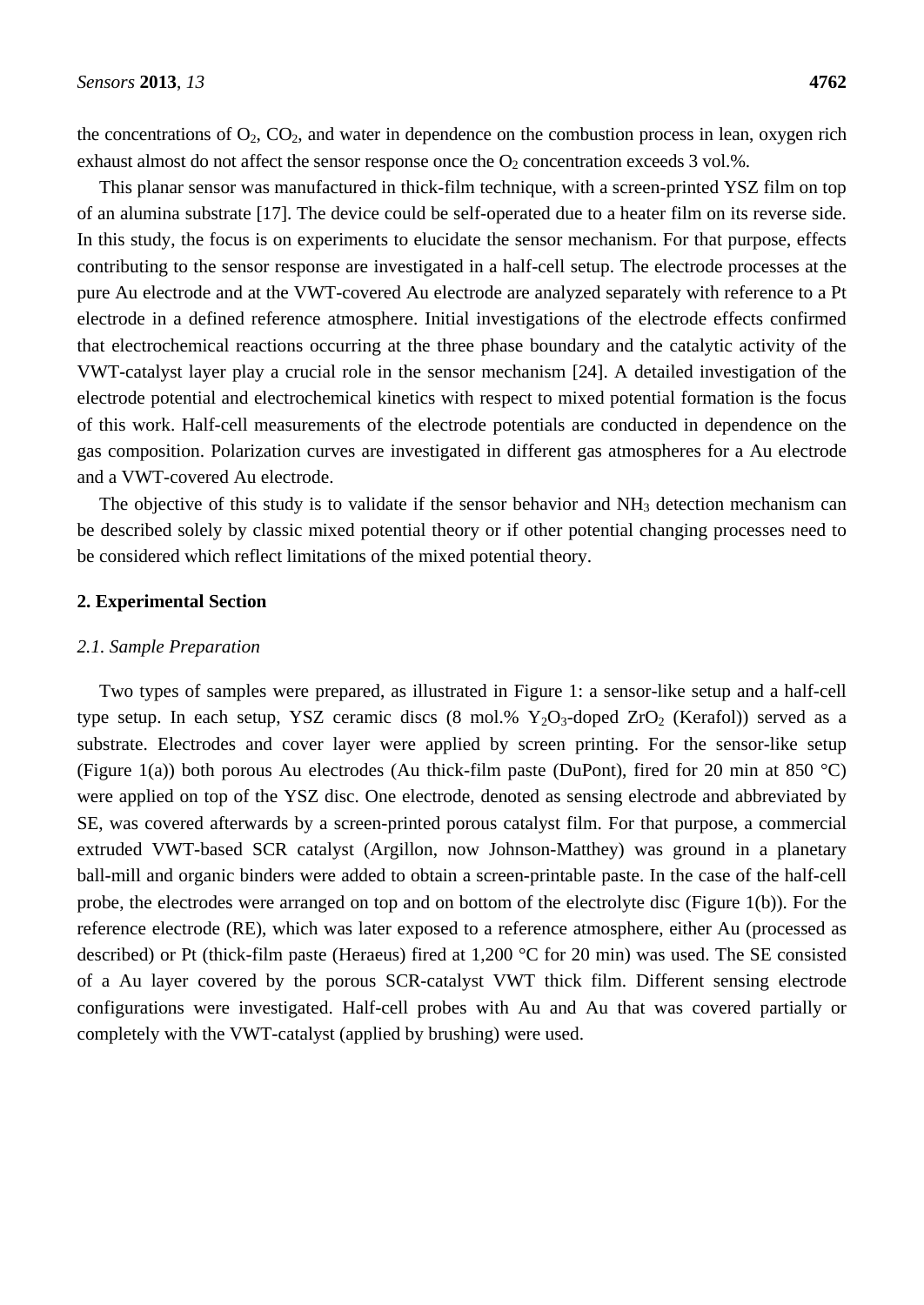

**Figure 1.** Schematic setup of the device. (**a**) Sensor-like setup. (**b**) Half-cell type setup.

The setup for half-cell measurements is illustrated in Figure 2. Main parts of the half-cell setup were two stainless steel cylinders, each with a gas inlet and outlet and joined together by a mica seal. Both gas atmospheres were separated gas tightly by the mica seal and the half-cell probe itself, so that both electrodes could be exposed to different gas compositions. The RE was in contact with the reference gas atmosphere whereas the SE was exposed to the measuring gas. Platinum wires were used as contact leads. The entire half-cell setup was mounted into a chamber furnace which was heated up to operation temperature. The temperature at the half-cell probe was monitored and adjusted to 550  $\degree$ C by two thermocouples (not shown in Figure 2). A temperature gradient of 5 K at the maximum was observed across the half-cell specimens.

**Figure 2.** Schematic setup for half-cell measurements with half-cell probe "measuring gas, sensing electrode (SE), VWT, Au | YSZ | Au, reference electrode (RE), reference gas".



#### *2.2. Measurement of Sensor and Half-Cell Performances*

The sensor-like device of Figure 1(a) was measured in a tube furnace and the entire half-cell setup (Figure 2) was placed in a chamber furnace.

The sensor-like devices were mounted in a sample holder and heated up in a tube furnace to an operating temperature of 550 °C. They were exposed to a base gas consisting of 10 vol.%  $O_2$ ,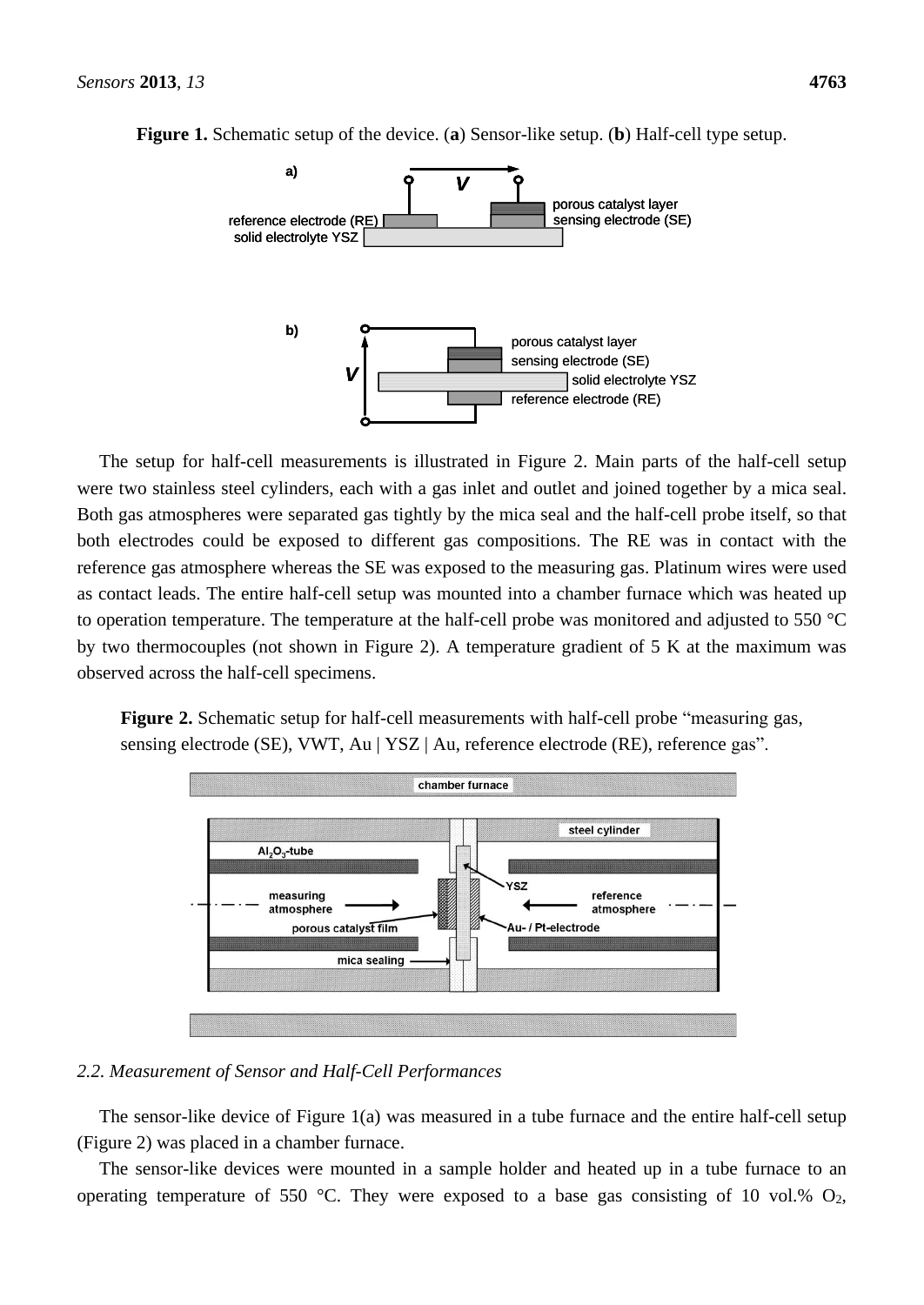6.5 vol.% CO<sub>2</sub>, 2.5 vol.% H<sub>2</sub>O in N<sub>2</sub> balance with a total flow rate of 600 mL/min. The NH<sub>3</sub> concentration was increased stepwise up to 275 ppm. The sensor signal, *V*, *i.e.*, the potential difference between SE and RE as indicated in Figure 1, was recorded by a digital multimeter (Keithley 2700 series). The resulting sensor response,  $\Delta V$ , is the difference between the sensor signal in base gas,  $V_0$ , and the sensor signal with NH<sub>3</sub>,  $V_{NH3}$ . The gas composition, especially the NH<sub>3</sub> concentration, was analyzed by Fourier transform infrared spectrometry (FTIR, Thermo Fisher Nicolet) downstream of the tube furnace.

For half-cell tests, separate reference and measuring atmospheres were necessary. Both consisted, unless otherwise specified, of 10 vol.%  $O_2$ , 6.5 vol.%  $CO_2$ , and 2.5 vol.%  $H_2O$  in  $N_2$  balance. The RE was always exposed to this gas composition, which was dosed constantly during the measurements. Varying NH<sub>3</sub>-concentrations (10–275 ppm, see Figure 5; respectively 44–470 ppm, see Figures 7, 8 and 10–12) were added on the SE side. Additionally, it was investigated how the electrode behavior depends on NO and  $NO<sub>2</sub>$  as well as on  $O<sub>2</sub>$ . For that purpose, NO or  $NO<sub>2</sub>$  were added to the base gas or the oxygen concentration of the measuring gas was varied from 0.5 to 20 vol.%. All half-cell measurements were conducted at 550 °C.

Current-voltage curves or polarization curves were taken by a potentiostat (Autolab PGSTAT12) in a two-electrode-setup. Potential steps from −125 mV to +100 mV (steps of 25 mV, each 300 s) were applied between SE and RE and the resulting current was recorded.

Sample morphologies and layer thicknesses were analyzed by a scanning electron microscope LEO1450 VP (Zeiss). Figure 3 shows SEM images of cross sections of the sensor-like setup (Figure 3(a)) and the half-cell probe (Figure 3(b)). The gold electrodes have thicknesses of about 6  $\mu$ m (sensor-like setup) and 8 µm (half-cell probe). Morphology and porosity of both Au electrodes are almost equal. The low roughness of the YSZ substrate can also be seen. According to [25,26] this leads to a small interface between YSZ and Au electrode. The VWT catalyst layers on top of the Au electrodes show a thickness of about 13 to 15 µm and the grain size is less than 1 µm. The images confirm the porosity of the catalyst film. The catalyst properties of both samples appear almost equal.

**Figure 3.** SEM-cross sections of (**a**) the sensor-like setup and (**b**) the half-cell probe.

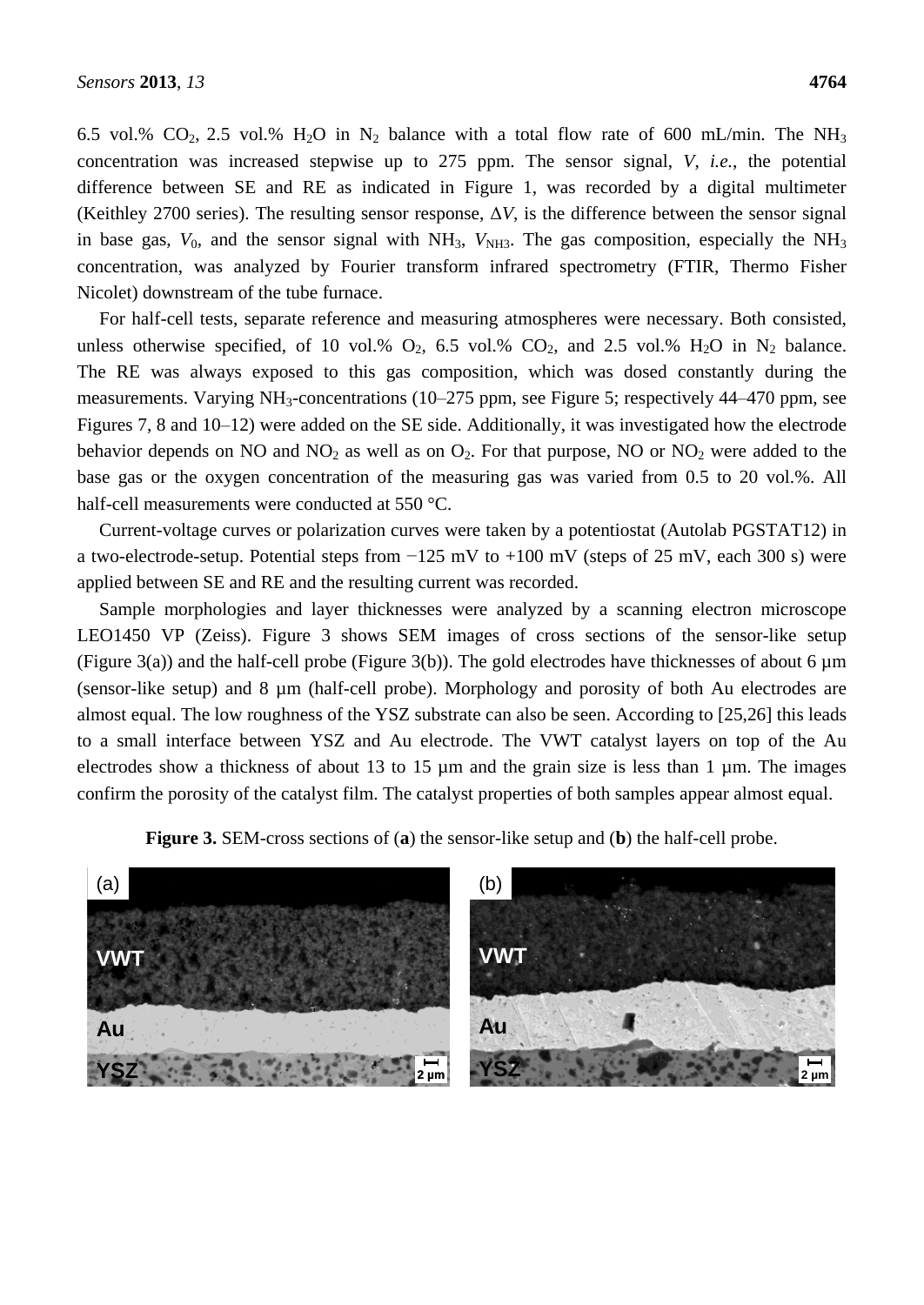#### **3. Results and Discussion**

#### *3.1. Sensor Response towards Ammonia*

The characteristic curve of the sensor-like device of Figure 1(a) is shown in a semi-logarithmic representation in Figure 4. In our initial study in Reference [17], a stable sensor signal with a response time of at least 3 s and a reproducible behavior is reported. The linearity between sensor signal Δ*V* and log  $c_{NH_3}$  is in agreement with earlier results on the planar sensor device [17] and with the mixed potential theory (e.g., [22,23,27]). The NH<sub>3</sub> sensitivity at 550 °C, specified as the slope *m* of the characteristic curve, reaches 41 mV/decade  $c_{NH3}$ . If one excluded the 10 ppm ammonia point from the fit, since it does not lay fully on the straight line, one would obtain 45 mV/decade  $c_{NH3}$ . In Reference [17], a sensitivity of 88 mV/decade  $NH_3$  was found. The smaller slope may be ascribed to different electrode morphologies and differences in the three-phase boundary area and the resulting number of electrochemically active sites. The planar sensor device in Reference [17] was based on an alumina substrate equipped with a screen-printed YSZ thick film as solid electrolyte. On top of the electrolyte layer, the two gold electrodes were applied, one covered with a porous VWT thick film. As consequence, a rough surface of the YSZ thick film combined with porous electrodes was obtained. In contrast, for the here-investigated sensor-like devices, the YSZ discs provide a smooth surface with little roughness. One would expect that the sensor signal (= difference of the electrode potentials) is independent on the TPB-length. By enlarging the TPB-length all electrochemical reactions at the TPB are affected similarly, due to an increase of the number of active triple-points for each reaction. As a result, the sensitivity should be independent on the three-phase boundary length. However for the here-presented NH<sub>3</sub>-sensor, a dependency of the NH<sub>3</sub>-sensitivity was observed. It increases with an increase in surface roughness and an increasing porosity of the electrodes. This result is in accordance to Liang *et al.* [25]. Therein, the influence of the surface roughness of YSZ-substrates on the sensitivity of an  $NO<sub>2</sub>$ -sensor was investigated. As a result, the sensitivity increased due to an increase in surface roughness. The effect is attributed to an enhanced effective three-phase boundary area: a larger contact area is related to more electrochemically active sites for electrochemical reactions yielding an enhanced sensitivity [25].



**Figure 4.** Response of the sensor-like device as shown in Figure 1(a) towards  $NH<sub>3</sub>$  at 550 °C.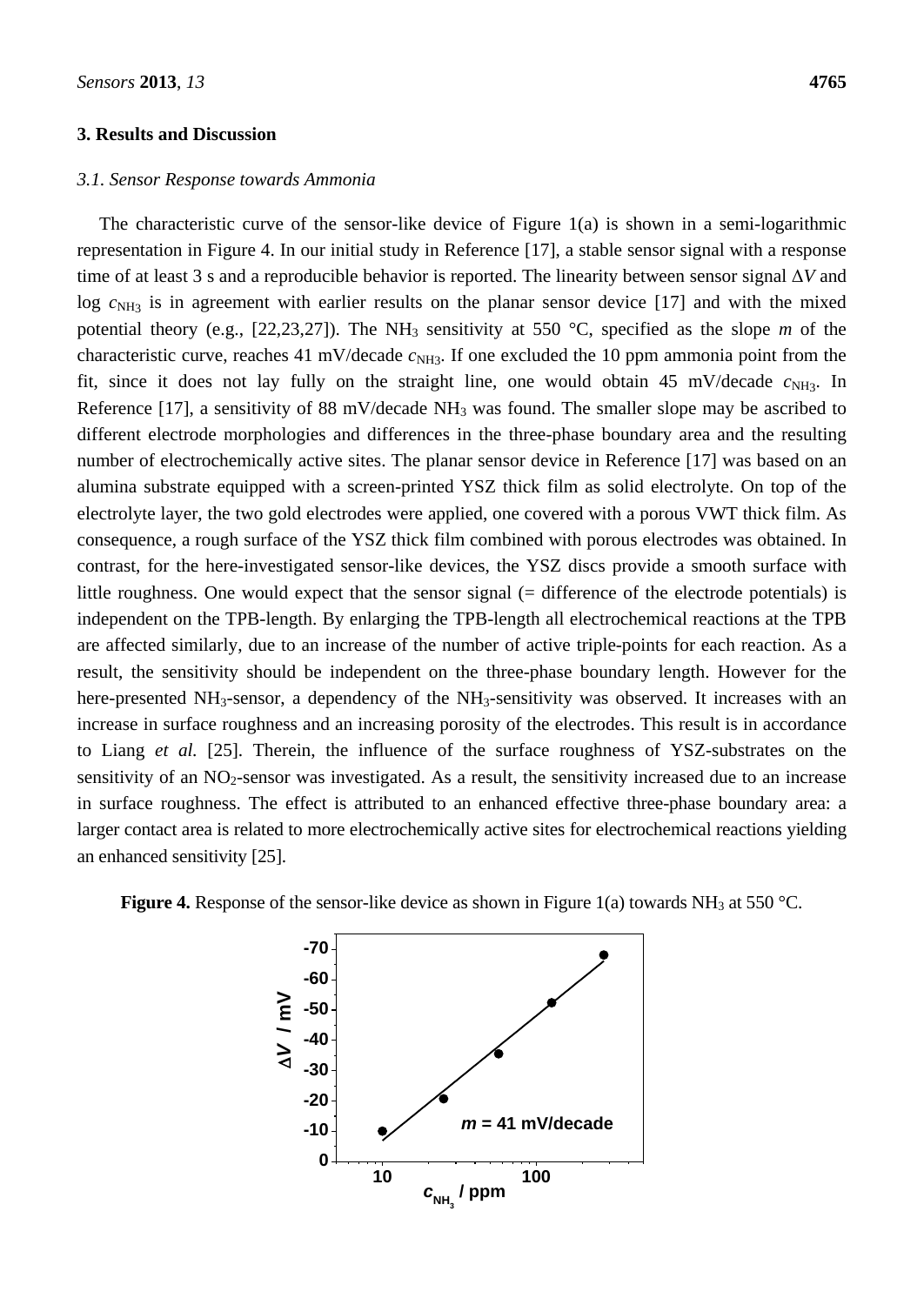Hence, it is assumed for the investigated NH<sub>3</sub>-sensor that the higher sensitivity of sensors equipped with rough YSZ-thick films and porous electrodes can be explained by the larger TPB area. In contrast, sensors with YSZ discs show a lower sensitivity due to their smoother surface and the resulting smaller TPB area. Additionally, the electrodes on top of the smooth YSZ discs provide smaller porosity. However, the surface properties of the YSZ substrates are more stable and reproducible compared to screen printed YSZ thick-films, where some scattering of the sensitivities was always observed. Therefore, the half-cell measurements were conducted with samples based on YSZ substrates.

#### *3.2. Electrode Potentials*

In Figure 5(a), the time dependent behavior of a half-cell measurement is shown for the half-cell probe RE, Au | YSZ | Au, VWT, SE. The electrode potential, *V*, of the fully VWT-covered sensing electrode increases when ammonia is admixed stepwise to the SE side from 10 to 275 ppm  $NH<sub>3</sub>$  to the base gas of 10 vol.%  $O_2$ , 6.5 vol.%  $CO_2$ , 2.5 vol.%  $H_2O$  and  $N_2$ . Without NH<sub>3</sub>, if both electrodes, Au and VWT-covered Au, are exposed to the same base gas composition, a potential  $V_0$  in the range of 0 to 5 mV occurred. For other electrode materials, e.g., Au, VWT *vs.* Pt, offset voltages from 0 to 10 mV were observed. Up to now, we have only an assumption to explain the offset voltages. They may originate from the Seebeck coefficient of YSZ, which under these conditions is approximately 500 µV/K [28,29]. Hence, a small temperature difference between both electrodes of only a few K (for 5 K: 2.5 mV) might lead to such an additional voltage. Additionally, a small thermo-voltage (range of mV) could originate from the Seebeck coefficient difference of the platinum contact leads of the half-cell setup and the Au-contact wire of the used Au- and Au, VWT-electrodes of the half-cell probe. This may lead to an additional thermo-voltage, however below 1 mV.

**Figure 5.** Electrode potential of the Au sensing electrode, fully covered with VWT, in dependence on the NH3-concentration measured with reference to a pure Au reference electrode in the half-cell setup at 550 °C. (**a**) Electrode potential *V*. (**b**) The resulting semi-logarithmic characteristic of  $\Delta V = V_{\text{NH3}} - V_0$  in dependence on the NH<sub>3</sub>, NO and NO<sub>2</sub> concentration. Please note: due to the definition that follows the standards in electrochemistry,  $\Delta V$  and *V* have a negative sign for oxidation reactions of NH<sub>3</sub> and NO and a positive sign for the reduction of  $NO<sub>2</sub>$ . For the sake of clarification, they are plotted reversely.

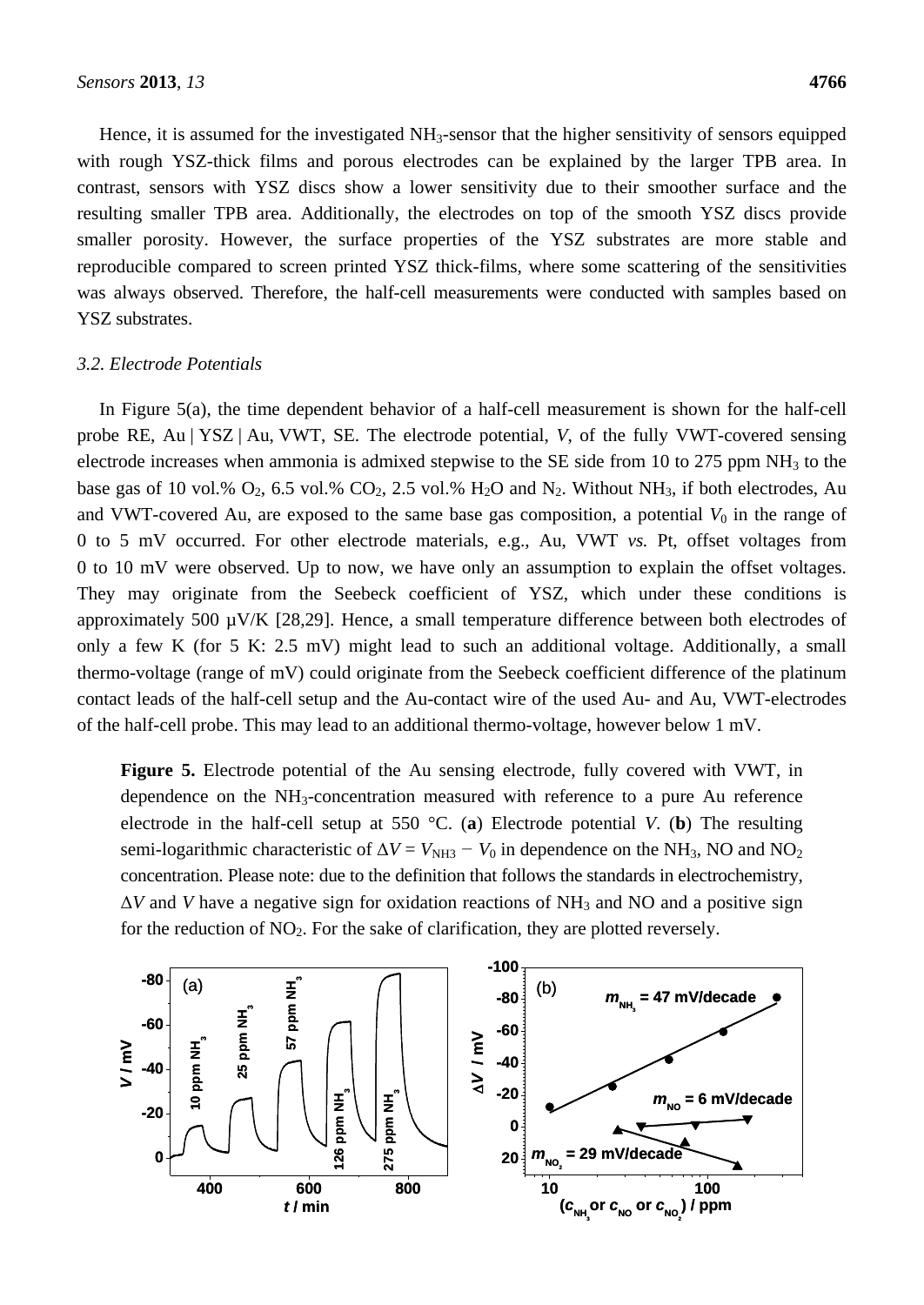A strong, stable, and reversible increase of the potential difference occurs when ammonia is present in the base gas (all measurements with the same sample were repeated three times; further investigations of the sensor itself (not published) showed no hysteresis effects between increasing and decreasing concentration steps; the sensitivity of one sample is stable and reproducible over at least 10 measurement cycles). This is the first indication that the electrode potential of the VWT-covered Au-electrode is responsible for the sensor effect. In contrast to the planar sensor in the exhaust [17], the response time determined by the half-cell experiments is very low since the slow gas exchange of the test bench limits the kinetics. The recovery time is apparently even lower. This is also attributed to the kinetics of the gas test bench in conjunction with the semi-logarithmic sensor characteristic (a low remaining ammonia concentration results in a marked sensor signal).

In order to quantify the NH<sub>3</sub> sensitivity, the steady state values,  $\Delta V = V_{\text{NH3}} - V_0$ , are plotted *versus* the logarithm of the  $NH_3$  concentration (Figure 5(b)). Please note: due to the definition that follows the standards in electrochemistry, both  $\Delta V$  and *V* have a negative sign for oxidation reactions of NH<sub>3</sub> and NO and a positive sign for the reduction of  $NO<sub>2</sub>$ . In order to be coherent with the point of view of sensor developers, they are plotted reversely. In the following we will use the expression "increase" meaning the absolute value of *V* and  $\Delta V$ .

The slope in this semi-logarithmic representation of the electrode potential Δ*V* reaches 47 mV per decade ammonia, which is in good agreement with the sensor signal discussed in the previous section  $(41 \text{ mV/decade } c_{NH3})$ . This little difference compared with the sensor-like sample is a further hint that the ammonia sensor signal can be ascribed to NH3-dependent changes of the electrode potential of the VWT-covered Au electrode. NO and  $NO<sub>2</sub>$  show a comparable behavior obeying a semi-logarithmic law. The sensitivity towards NO is almost marginal (6 mV/decade NO), whereas the effect of  $NO<sub>2</sub>$  is in opposite direction with a slope of 29 mV/decade  $NO<sub>2</sub>$ . In comparison to  $NH<sub>3</sub>$ , the  $NO<sub>2</sub>$  effect is less pronounced. This agrees with results obtained for the planar sensing device published in Reference [17]. The opposite changes of the electrode potential during exposure to  $NH_3$  and  $NO_2$  can be explained by the standard electrode potentials of the assumed electrochemical electrode reactions. For the electrochemical oxidation electrode reactions (NH<sub>3</sub> or NO oxidation with oxygen ions from YSZ), a negative electrode potential occurs with reference to the oxygen electrode reaction (defined at 0 V for 1 bar). For the electrochemical oxidation of NH3, a standard electrode potential of −1.18 V (calculated at 623 °C) is stated in Reference [38]. In case of reduction reactions like the reduction of  $NO<sub>2</sub>$  (reduction of  $NO<sub>2</sub>$  to  $NO$  and oxygen ions) the electrode potential is shifted to positive values. The standard electrode potential of  $NO<sub>2</sub>$  reduction can be determined from [30] and is in the range of +0.05 V. The measured electrode potential is shifted from the oxygen electrode potential (defined at 0 mV) to more negative (respectively positive) electrode potentials by adding  $NH<sub>3</sub>$  (respectively  $NO<sub>2</sub>$ ) to the surrounding gas. The same overall behavior with lower sensitivities can be expected for the pure Au-electrode [14].

To investigate the effect of the VWT thick film on the electrochemical activity more in detail, the coverage degree of the Au electrode with the VWT catalyst layer was varied. As a first experiment, one half-cell probe Au | YSZ | Au was measured to analyze the electrochemical activity of the pure Au electrode. The same specimen was afterwards partially covered with the VWT catalyst layer. After the electrode potential dependence on the ammonia concentration was determined, the electrode was completely covered with VWT. Again, the electrode potentials were determined on the same half-cell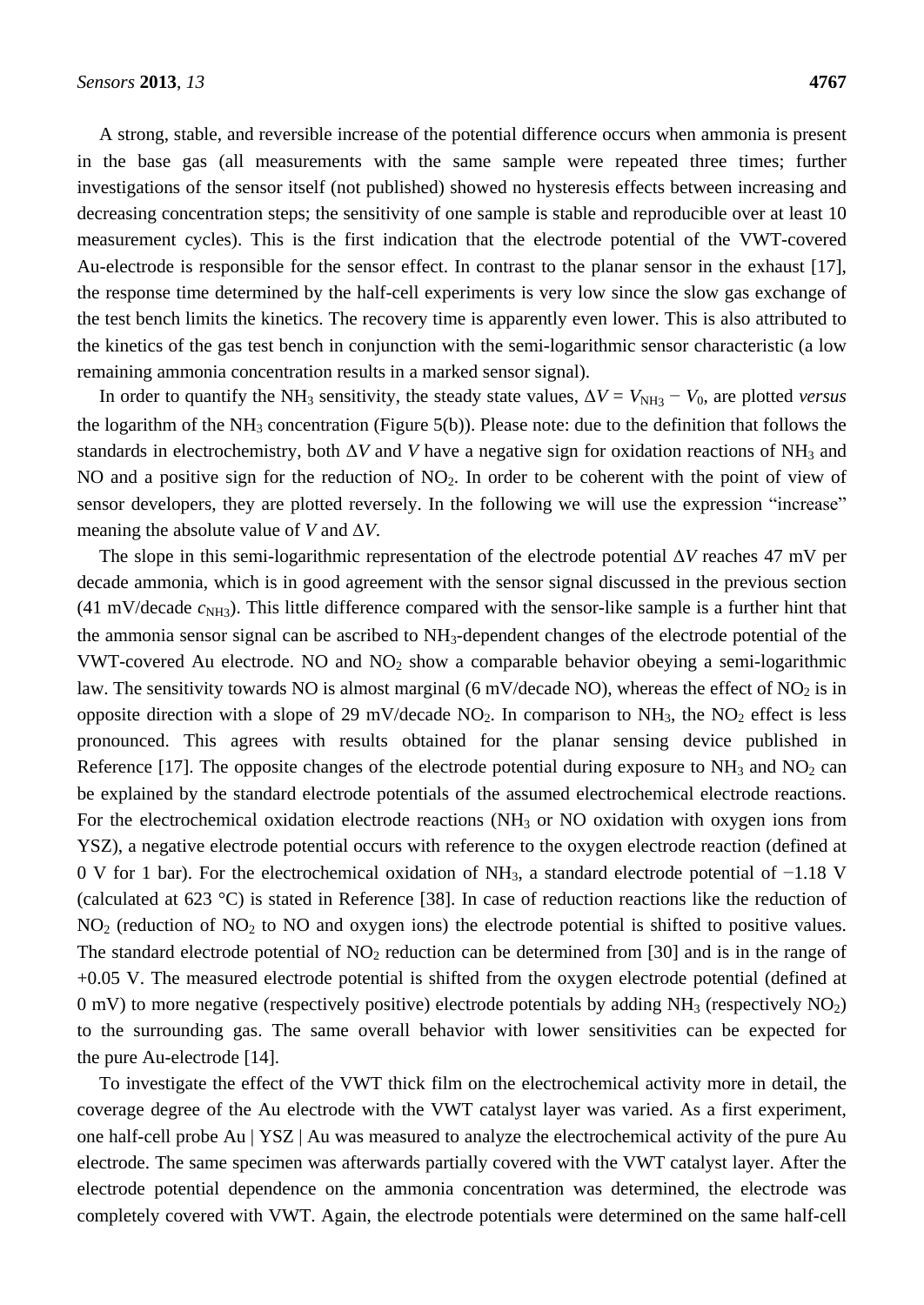probe. The VWT-coverage degree of the Au electrode can be obtained from the light optical microscope images in Figure 6. Figure 6(a) shows the uncoated pure Au electrode, Figure 6(b) the partially VWT-coated electrode, and Figure 6(c) shows the completely coated one. Here, Pt was used as the material for the RE on the opposite side.

**Figure 6.** Light optical microscope images of the sensing electrode of one half-cell sample with different coverage degrees of the Au electrode with the VWT layer. (**a**) Coverage degree 0%, (**b**) coverage degree 60%, (**c**) coverage degree 100%.



Figure 7 shows the electrode potential in dependence on the  $NH<sub>3</sub>$  concentration (between 44 and 470 ppm) for these three SE configurations. All yield a typical semi-logarithmic characteristic behavior with stable and reversible signals. An NH<sub>3</sub>-dependent electrode potential occurs for the pure gold electrode with a (small) slope of 23.3 mV/decade NH3. Obviously, the electrochemical activity of Au cannot be neglected, a finding which is also consistent with literature for the YSZ | Au |  $NO<sub>2</sub>$ half-cell [14].

**Figure 7.** Electrode potentials Δ*V* of the half-cells Au | YSZ and Au, VWT | YSZ *versus*  $c<sub>NH3</sub>$  at 550 °C. Plotted are the steady state values *versus* the logarithm of the ammonia concentration for varying VWT-coverage degrees of the same Au electrode.



In base gas atmosphere, with 0 ppm NH<sub>3</sub>, the effect of the VWT-coverage can be neglected. At a VWT coverage degree of 60%, a sensitivity of 57 mV/decade  $NH<sub>3</sub>$  is obtained, whereas with 100% coverage, 88 mV/decade NH<sup>3</sup> are reached. The NH3-sensitivity *m* increases clearly with the VWT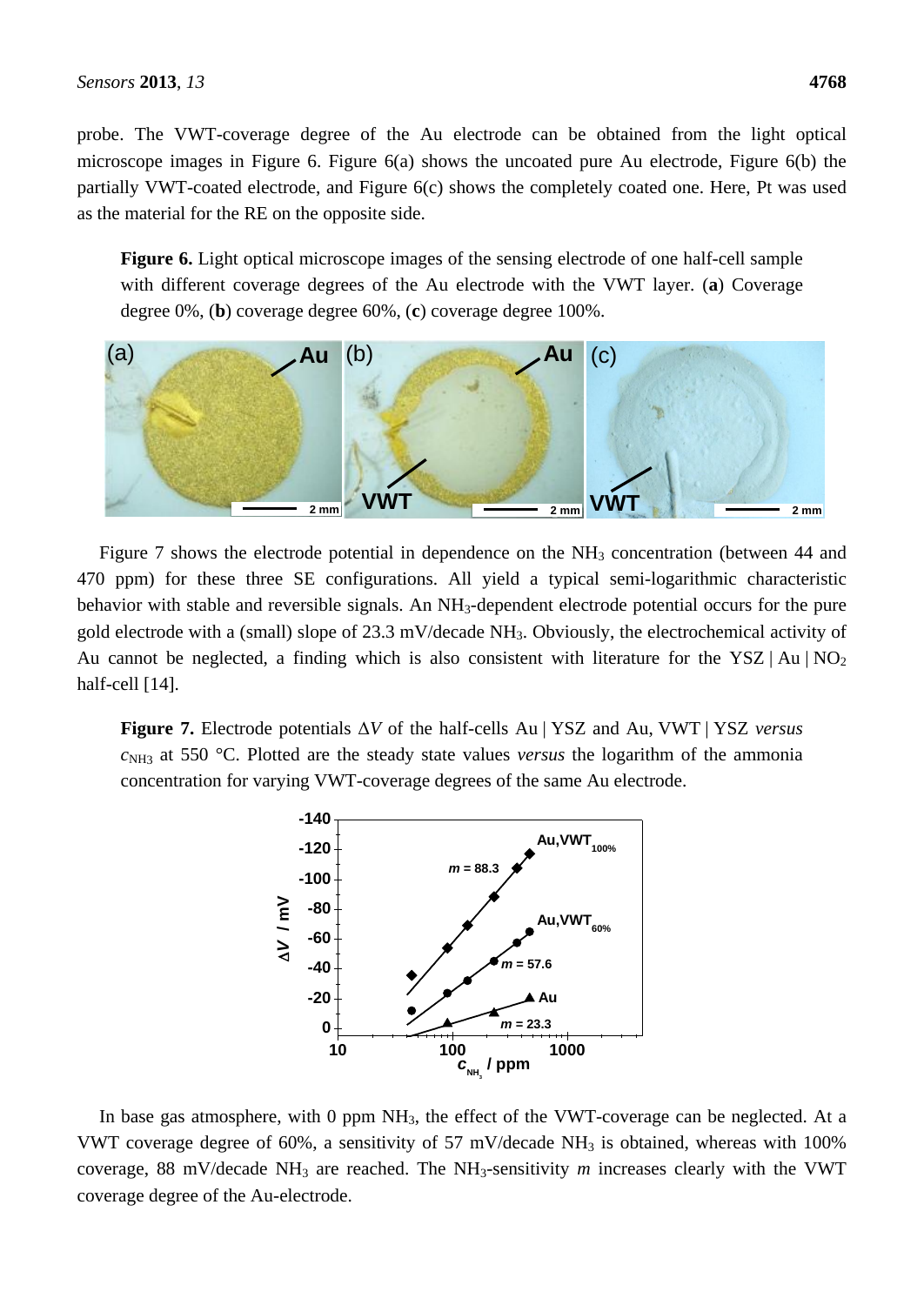In the planar sensor device, both electrodes (Au and VWT-covered Au) are exposed to the analyte gas. The sensor signal corresponds to the potential difference between the Au-covered VWT electrode and the Au electrode. From half-cell investigations, the ammonia dependency of the electrode potential of the pure Au-electrode and the VWT-covered Au electrode was determined. The difference between these electrode potentials,  $V_{Au,VWT}(c_{NH3})$ - $V_{Au}(c_{NH3})$ , for each ammonia concentration is plotted in Figure 8. Compared to the half-cell results, the sensor signal is lower as a consequence of the electrochemical NH3-activity of the half-cell Au | YSZ. The results confirm the dependency of the electrode potentials on  $c_{NH3}$  and the higher electrochemical activity of the VWT-covered electrode.

**Figure 8.** Corresponding sensor signal of the half-cell electrode potentials  $V_{\text{Au-VWT}}$ corrected by the  $NH<sub>3</sub>$  dependency of  $V<sub>Au</sub>$ .



The comparison of the slopes in Figure 4 (41 mV/decade for the sensor-like sample with both electrodes in measuring gas) and in Figure 5 (47 mV/decade for the half-cell signal of the Au, VWT-electrode with reference to a Pt electrode in reference gas) shows a difference of 6 mV/decade. It is expected that the difference is due to the contribution of the pure Au-electrode (in measuring gas). As described in [14], the electrode potential of a Au-electrode depends on the gas composition and can be correlated to the NO and  $NO<sub>2</sub>$ -concentration. The same behavior is assumed in case of NH<sub>3</sub>. Hence, a sensitivity in the range of 6 mV/decade NH<sub>3</sub> was deduced for the pure Au-electrode.

As shown in the half-cell experiments in Figure 7, a slope of 23 mV/decade  $NH_3$  for the pure Au-electrode occurs. According to this result, the difference between the slopes of Figures 4 and 5 should be in the range of 20 mV/decade, but only 6 mV/decade have been observed.

In addition, when comparing the slopes of two half-cell measurements of the VWT-covered Au-electrode with different half-cell probes (47 mV/decade (Figure 5) and 88 mV/decade (Figure 7 Au,  $VWT<sub>100%</sub>)$  a huge discrepancy is noticeable. These differences are a further hint of a non-Nernstian sensor behavior, because in case of equilibrium sensors the slopes should be equal for each sample. Here, it has to been noted that the experiments are tested with different samples and as known for mixed-potential sensor devices the scattering from sample to sample is a serious issue. As a consequence with respect to equal test conditions, the difference in the slopes can only be ascribed to fluctuations between actually similar samples (like differences in morphology, electrode and catalyst thicknesses, and interfaces YSZ | electrodes).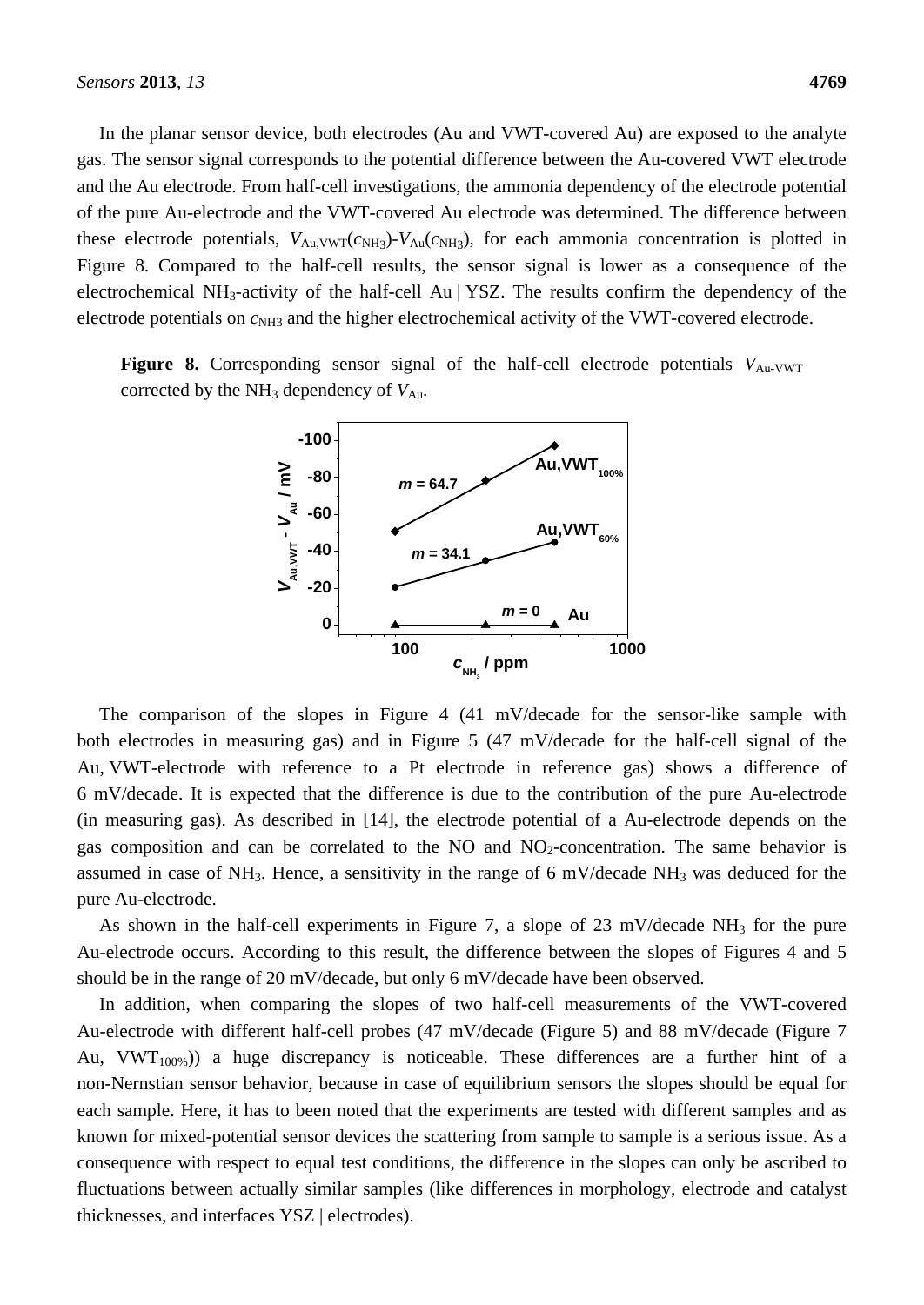According to mixed potential theory, two electrochemical reactions compete at the TPB and form a mixed electrode potential [22,23,31,32]. A mixed potential establishes if the reaction rates of the anodic and the cathodic electrochemical reaction are equal, *i.e.*, the total net current flux equals zero. The mixed potential depends therefore on the reaction rates of the proceeding electrochemical reactions. In case of an ammonia sensor and an oxygen ion conducting electrolyte, the electrochemical oxidation of ammonia (1) and the reduction of oxygen (2) at the TPB are assumed to be relevant reactions. The reaction equations are written in Kröger-Vink defect notation [33]:  $V_0$ <sup>\*\*</sup> denotes a doubly positively charged oxygen vacancy in the solid electrolyte YSZ, whereas  $O_0^x$  stands for electrically neutral oxygen ions on oxygen lattice sites of YSZ and e' represents a conduction electron:

$$
\frac{2}{3}NH_3 + O_0^x \leftrightarrow H_2O + \frac{1}{3}N_2 + 2e' + V_0^{\bullet\bullet}
$$
 (1)

$$
\frac{1}{2}O_2 + 2e' + V_o^{**} \leftrightarrow O_o^{x}
$$
 (2)

From References [3] and [24], an expression for the mixed potential is deduced from Equations (1) and (2), leading to a theoretical slope of 54.4 mV/decade NH<sub>3</sub> at 550 °C. This value represents a first approximation of the resulting mixed potential, but considers only parameters like the partial pressures of  $NH_3$ ,  $O_2$ , and  $H_2O$  and the temperature. The reaction rates of the electrochemical reactions, catalytic properties of the electrodes, and adsorption properties of the electrodes are not included [10,27,34–36]. More comprehensive approaches for theoretical description of the mixed potential can be found in References [10,27,32,34]. The classic mixed potential theory [10,22,34] bases on the Butler-Volmer equation, which can be investigated with *I*-*V*-curves. Another approach to explain the sensor behavior of non-Nernstian sensors is the differential electrode equilibria theory. The there-discussed sensing mechanism includes (besides the mixed potential theory) further electrode contributions like chemisorption processes and changes in the Fermi level of the electrode material, especially in case of semi-conducting oxide sensing electrodes [35–37].

Additionally, the catalytic properties of the applied electrode materials need to be considered [35–37], in our case with respect to the increasing sensitivity due to VWT coverage. Besides the well-known SCR-activity of VWT, especially in a lower temperature range, the oxidation of NH<sub>3</sub> with gaseous  $O_2$ seems to play an important role at 550 °C. In Reference [24], conversion data of VWT powder are published, obtained in a vertical reactor at 550  $\degree$ C using 1 g VWT-powder. It is shown that 50% of the ammonia are oxidized in a gas phase reaction with gaseous oxygen, leading to the well-known reaction products NO,  $NO<sub>2</sub>$ ,  $N<sub>2</sub>O$ , and  $N<sub>2</sub>$  [18,38].

The catalytic conversion efficiency of the VWT thick film on top of the sensor device differs from that of the VWT powder due to a difference in the residence time of ammonia. For the vertical reactor with an external gas flow of 1 L/min a gas velocity of 3.4 cm/s can be calculated. The packed bed of the VWT powder had a height of approximately 0.3 cm. A residence time  $t_{VWT\,power}$  of the gas in the powder of around 90 ms results and a conversion of 50% NH<sup>3</sup> was achieved. In contrast, the VWT layer on top of the sensing electrode of the sensor device provides a thickness of 10 to 15 µm and only a small amount of powder (some mg) is necessary for that layer. The gas flow through the catalyst thick film is governed by diffusion. The diffusion through a porous medium can be described by the effective diffusion coefficient for ammonia  $D<sub>NH3, eff</sub>$  [39,40] and is calculated by: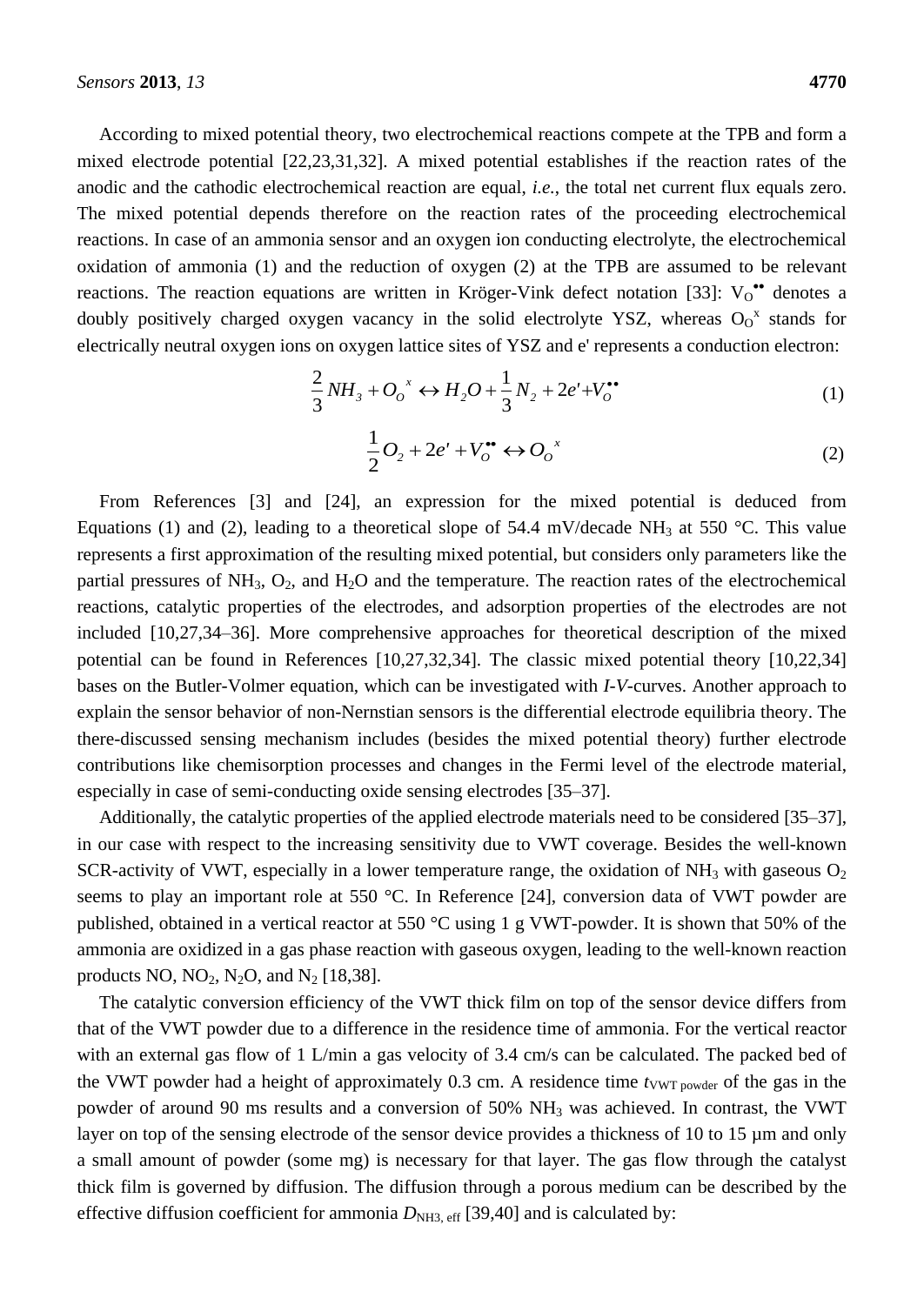$$
D_{NH3,eff} = D_{NH3,gas} \cdot \frac{\varepsilon}{\tau}
$$
 (3)

with the gas diffusion coefficient of ammonia,  $D_{NH3, gas}$ , the porosity of the catalyst layer,  $\varepsilon$ , and the tortuosity factor, τ. The parameter ε/τ is determined to be approximately 0.055 with a porosity of the VWT thick film of 30% evaluated from Figure 3(a) [40]. The calculated effective diffusion coefficient at 550 °C is  $D_{NH3, \text{ eff}} = 0.067 \text{ cm}^2/\text{s}$ . For a diffusion length  $d_{VWT, \text{ thick film}}$  of 10  $\mu$ m (= VWT layer thickness) a residence time  $t_{VWT \text{ thick film}}$  of 7 µs can be estimated:

$$
t_{VWT,thickfilm} = \frac{d_{VWT,thickfilm}^{2}}{2 \cdot D_{NH3,eff}}
$$
 (4)

Obviously, NH<sup>3</sup> resides in the fixed bed by far longer in the VWT catalyst than in the case of the thick film electrode cover. Hence, one can expect that the ammonia oxidation on the VWT thick film is by far lower than the 50% achieved in the fixed bed reactor. As a consequence of the low conversion efficiency most of the ammonia diffuses through the VWT cover layer without being oxidized. Only a fraction of ammonia is oxidized to  $NO_x$ ,  $N_2$ , and  $N_2O$ . Besides ammonia the reaction products, mainly  $N_2$  and  $NO_x$ , reach the TPB.

The gas composition present at the TPB differs from that in the gas phase due to the catalytic conversion at VWT. The concentration of  $NH<sub>3</sub>$  is only slightly lower than in the gas phase. The small oxygen concentration change (change in the ppm range, compared to an entire  $c_{O2}$  of 10 vol.% in the gas phase) is considered as marginal. Additionally, the NO and  $NO<sub>2</sub>$  concentration at the TPB are higher (some ppm) compared to the gas phase (0 ppm). It is suggested that, in sum,  $O_2$ , NH<sub>3</sub>, NO and NO<sup>2</sup> are present at the TPB and each of these gas components could contribute by an electrode reaction to the measured electrode potentials. However, by comparing the marginal NO sensitivity and the opposite  $NO<sub>2</sub>$  signal to the strong  $NH<sub>3</sub>$  response, it is deduced that the contribution of the reaction products NO and NO<sub>2</sub> to the electrode potential play only a minor role. The electrode reaction of ammonia seems to explain the electrode potential shift. The effects of NO,  $NO<sub>2</sub>$ , and  $NH<sub>3</sub>$  on polarization curves will be shown and discussed in Section 3.3 (see Figure 13).

It is assumed that both electrochemical reactions ((1) and (2)) occur simultaneously at the TPB Au | YSZ |  $O_2$ , NH<sub>3</sub> yielding to the NH<sub>3</sub> dependence of the electrode potential  $V_{Au}$ . For the pure Au electrode, all  $NH_3$  can reach the TPB, but only a small fraction of the gaseous  $NH_3$  is oxidized electrochemically due to the low electrochemical  $NH<sub>3</sub>$  activity of Au (low sensitivity). As discussed previously, most of the NH<sup>3</sup> reaches the TPB, even if the Au electrode is covered with VWT and then both electrochemical reactions can proceed. With respect to mixed potential theory, the reaction rates of the concurring electrochemical reactions (1) and (2) determine the formed mixed potential. It is assumed that the VWT catalyst layer changes either the oxygen reduction reaction or/and alters the ammonia oxidation reaction. According to SCR theory the initial step of the SCR mechanism is the adsorption of ammonia on vanadia sites followed by an activation of  $NH<sub>3</sub>$  [41]. The activated  $NH<sub>3</sub>$ species could be responsible for the increased electrochemical activity. In [42], a similar behavior was observed. It has to be mentioned that in contrast to the here discussed ammonia sensor setup, the influence of the catalytic activity of the sensing electrode material itself, directly related to the TPB,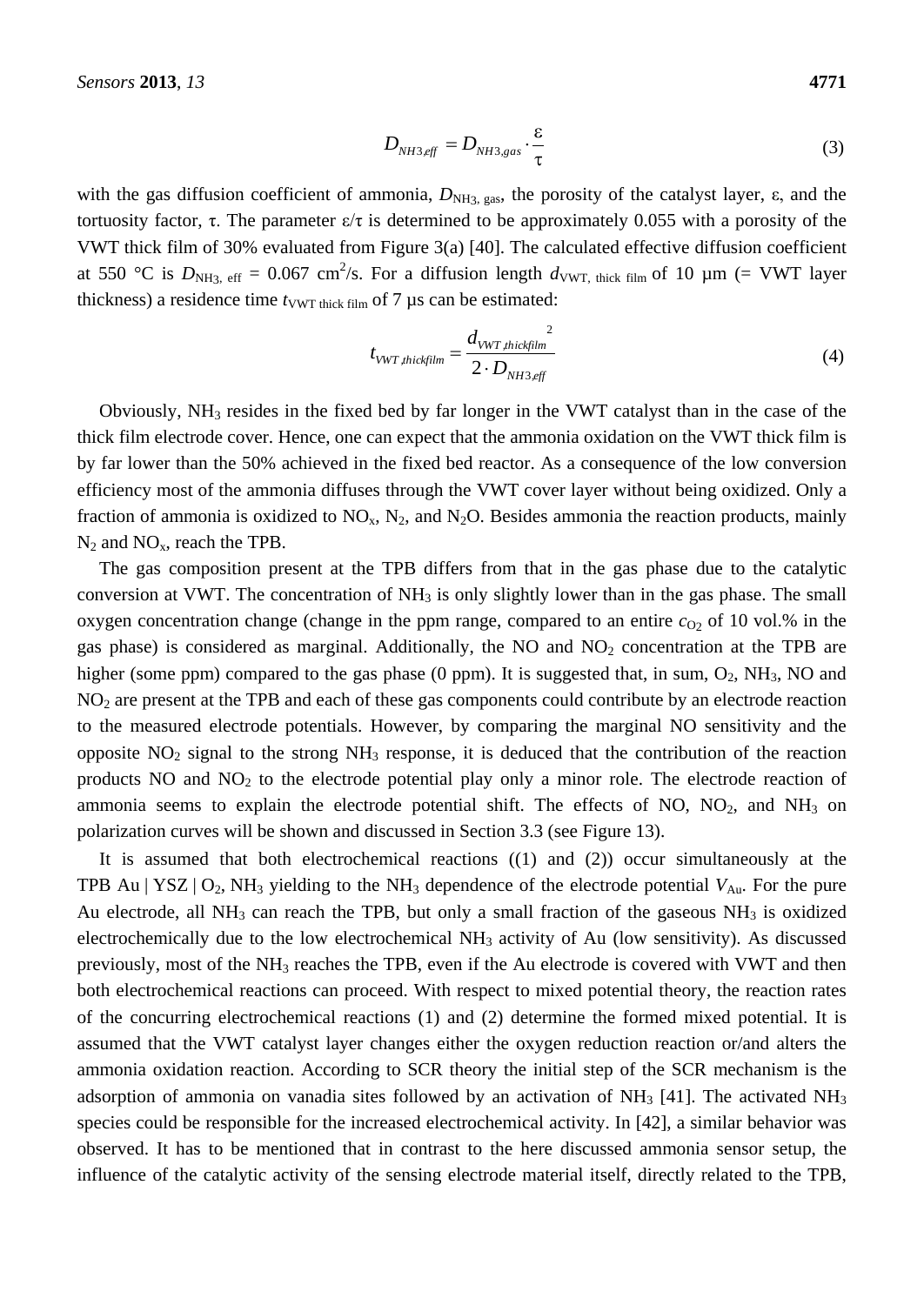was investigated in [42]. The sensitivity of the presented CO sensor increases with increasing catalytic activity of the sensing electrode material due to changes in the anodic and cathodic reactions.

In order to obtain more information about the electrochemical oxygen reaction, the dependency of the electrode potential on the  $O_2$  concentration was investigated with the half-cell experiments. For that purpose, the oxygen concentration on the measuring side was varied stepwise from  $c_{O2} = 0.5$  vol.% to  $c_{O2}$  = 20 vol.%, whereas a constant concentration of  $c_{O2} \approx 21$  vol.% (compressed air) flew on the reference side. Here, only  $c_{O2}$  was changed and no  $NH<sub>3</sub>$  was added. The steady state values of the measured electrode potentials for three different electrode configurations (pure Au, pure Pt, and completely VWT-covered Au, measured against a Pt RE) are plotted *versus* the oxygen concentration in Figure 9. The straight dashed line indicates the expected Nernstian response. From the Nernst equation, a theoretical slope of  $-40.8$  mV/decade O<sub>2</sub> is calculated at 550 °C. The curves of the electrode potentials of Pt, Au and Au, VWT in dependence on  $c<sub>02</sub>$  confirm the Nernstian behavior for each investigated electrode material, since the resulting slopes (−38 to −39 mV/decade  $O_2$ ) agree with the calculated Nernst response at 550  $\degree$ C. The electrodes behave as expected for an equilibrium process. The electrochemical oxygen reactions are not affected by the VWT catalyst coating. The same behavior was found for pure Pt, pure Au, and VWT-covered Au. The voltage shift of the Au, VWT electrode to higher values corresponds to the measured offset voltage when both electrodes (SE and RE) are exposed to the same oxygen concentration (20 *vs.* 21 vol.%  $O_2$ ). An offset voltage of 10 mV was determined for the Au, VWT electrode whereas a smaller offset (0 to −4 mV) was observed for Au and Pt. As explained before, the offset voltage could be explained by a temperature gradient over the half-cell probe resulting in a thermo-voltage due to the high Seebeck coefficient of YSZ [29]. A further small contribution (<1 mV) may stem from thermo-voltages of the lead materials. In summary, the electrodes provide a comparable electrochemical oxygen activity, independent on the VWT coverage.

**Figure 9.** Electrode potentials, *V*, of the half-cells Au | YSZ, Pt | YSZ and Au, VWT | YSZ *versus* oxygen concentration,  $c_{O2}$ , at 550 °C. Plotted are the steady state values *versus* the logarithm of the oxygen concentration for varying electrode materials (Au, Pt and VWT-covered Au) and the calculated Nernstian response (dashed line).

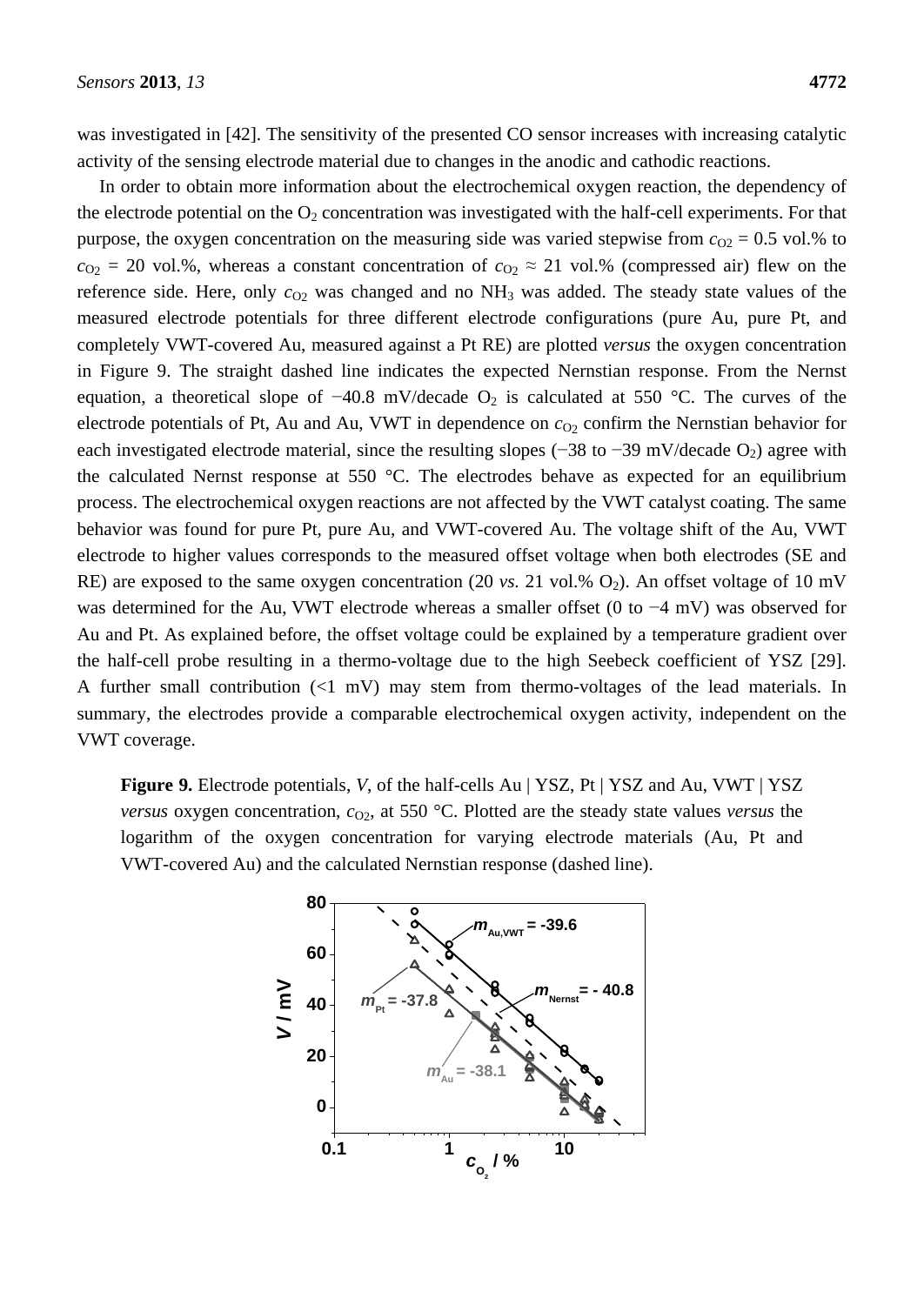In addition, the results in Figure 9 demonstrate the tightness of the half-cell setup. Even at a high oxygen concentration difference between reference and measuring side (21 vol.% compared to 0.5 vol.%  $O_2$ ), the Nernstian behavior indicates a negligible gas exchange between both gas compartments.

It is concluded from the Nernstian behavior that the electrochemical gaseous oxygen reaction on the TPB boundary according to Equation (2) is not affected by the VWT catalyst layer and that the fully VWT-covered electrode behaves also like an equilibrium oxygen electrode. But it has not yet been proven how the reaction rates of the oxygen reduction, and especially of the ammonia oxidation, behave if ammonia is present in the gas atmosphere. Therefore, voltage-current or polarization curves were conducted according to the classic mixed potential theory [10,22,34] based on the Butler-Volmer equation.

#### *3.3. Polarization Curves*

Polarization curves were performed to analyze the effect of the VWT catalyst coating on the electrochemical characteristics. *I*-*V*-curves were taken on the same half-cell probe RE, Pt | YSZ | Au, (VWT), SE, onto which VWT was added subsequently. The results of the polarization curves are shown in Figures 10 and 11.

A voltage from −125 to 100 mV (25 mV steps, 300 s each) was applied to the SE and the resulting current between SE and RE was measured. Figure 10 shows the NH<sup>3</sup> dependency of the *I*-*V*-curves of the cell Au | YSZ. The electrode potential,  $V_0$ , corresponding to the voltage at a current of 0 nA, shifts with increasing ammonia concentration to more negative potentials. In base gas, a  $V_0 \approx -25$  mV can be determined, whereas with 230 ppm NH<sup>3</sup> a value of −60 mV occurs. The shape of the curves remains unaffected by the ammonia concentration. At a fixed potential, *i.e.*, in an amperometric operation mode, the current increases slightly with increasing  $NH<sub>3</sub>$  concentration. It is suggested that more charge can be transferred due to generated electrons during the electrochemical  $NH<sub>3</sub>$  oxidation (Equation (1)). However, one should notice here that the measured current is less than 100 nA, indicating that only a small current is generated by the electrochemical reactions.



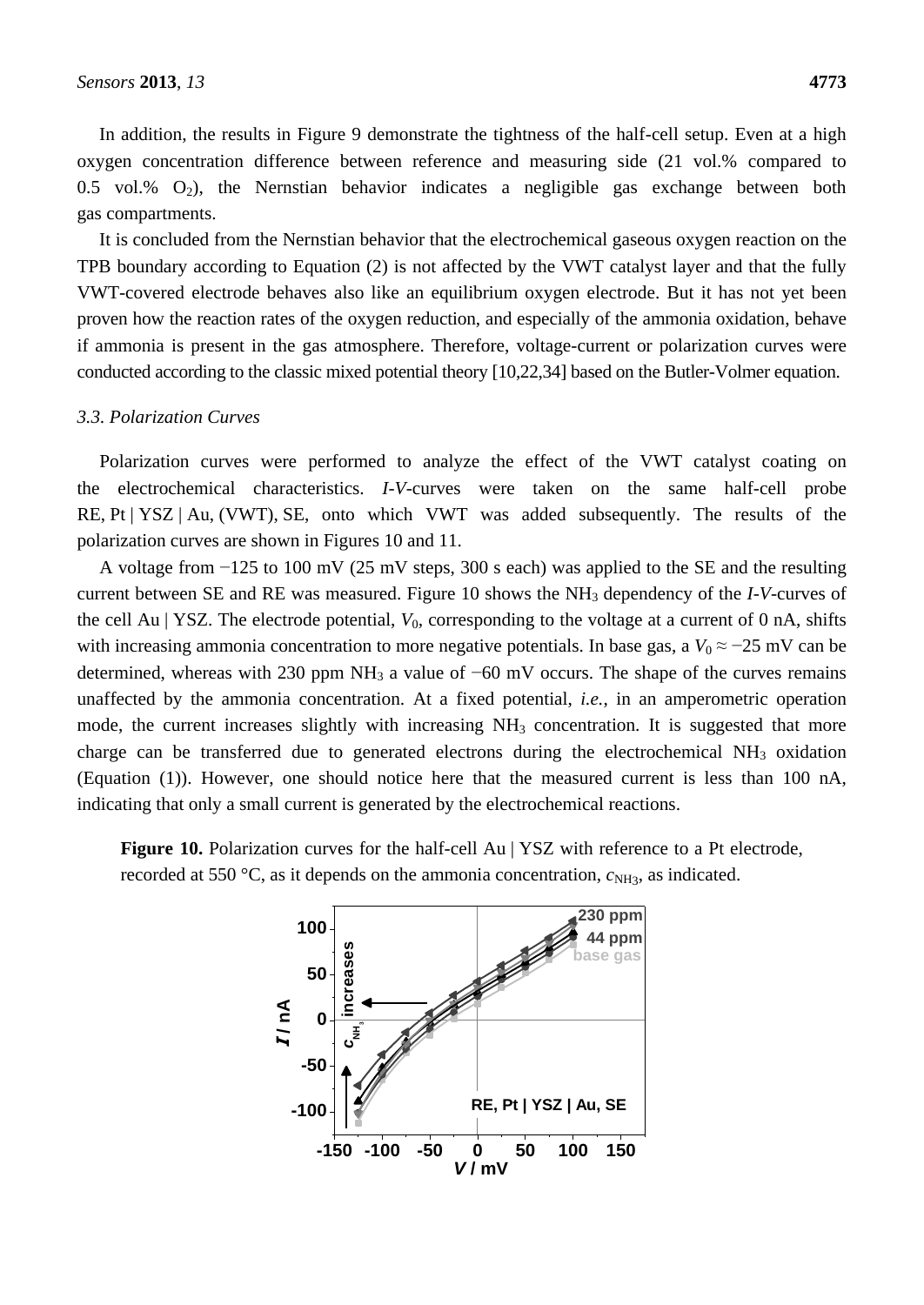

Figure 11. Polarization curves for the half-cell VWT, Au | YSZ with reference to a Pt electrode, recorded at 550 °C, as it depends on the ammonia concentration,  $c_{NH3}$ , as indicated.

In contrast, the VWT catalyst layer influences strongly the polarization behavior of the Au, VWT | YSZ half-cell (Figure 11) when  $NH<sub>3</sub>$  is present in the gas. A strong shift of the electrode potential  $V_{Au,VWT}$  to negative values and a changed curve shape occurs. The shift can be explained by the standard electrode potential of NH<sup>3</sup> oxidation in equilibrium. In Reference [30], a value of −1.18 V was calculated from thermodynamic data at 623 °C related to the electrode reaction with  $O_2$  (0 V for 1 bar). This indicates the contribution of the electrochemical oxidation of ammonia to the electrode potential resulting in the formation of a mixed potential. The measured standard electrode potential is close to the oxygen reaction potential and therefore still dominated by the electrochemical oxygen reaction with an additional mixed potential. Interestingly, contrary to the pure Au electrode, the shape of *I*-*V*-curves changes also. These effects and the observed higher current may be attributed to the electrochemical NH<sub>3</sub>-oxidation at the TPB Au, VWT | YSZ, which is supported probably by the catalytic active VWT-layer. At a constant applied potential, the resulting current and the current change during ammonia addition is higher compared to the pure Au electrode. Different electrochemical kinetics of the pure Au and the VWT-covered Au electrode, due to the catalytic properties of the VWT film, could be the reason [42]. Additionally, the adsorbed species and their activity can be affected by the VWT film and influence the electrode potential [30].

The reaction rates are characterized by the exchange current and can be analyzed by Butler-Volmer and mixed potential theory [10,34]. The polarization curves represent the kinetic behavior of the electrode and accordingly, the mixed potential is formed when the anodic and cathodic reaction proceed with an equal reaction rate. To quantify the anodic  $NH<sub>3</sub>$  oxidation reaction (Equation (1)) and the cathodic  $O_2$  reduction reaction (Equation (2)) separately, modified polarization curves have been calculated [10,42,43] as described below. Figure 12 compares the modified polarization curves for the cathodic  $O_2$  reduction (Figure 12(a)) and the anodic NH<sub>3</sub> oxidation (Figure 12(b)) for the half-cells Au | YSZ and VWT, Au | YSZ at 550 °C. In Figure 12(a), for the measurement in lean base gas, the absolute current values are plotted *versus* the potential, *V*. The cathodic modified polarization curves (Figure 12(a)) correspond to the absolute current values of the base gas curves in Figure 10 respectively Figure 11. For the anodic reaction, *I*-*V*-curves have been recorded in base gas atmosphere with NH3, so the cathodic oxygen reaction proceeds also. The anodic polarization curves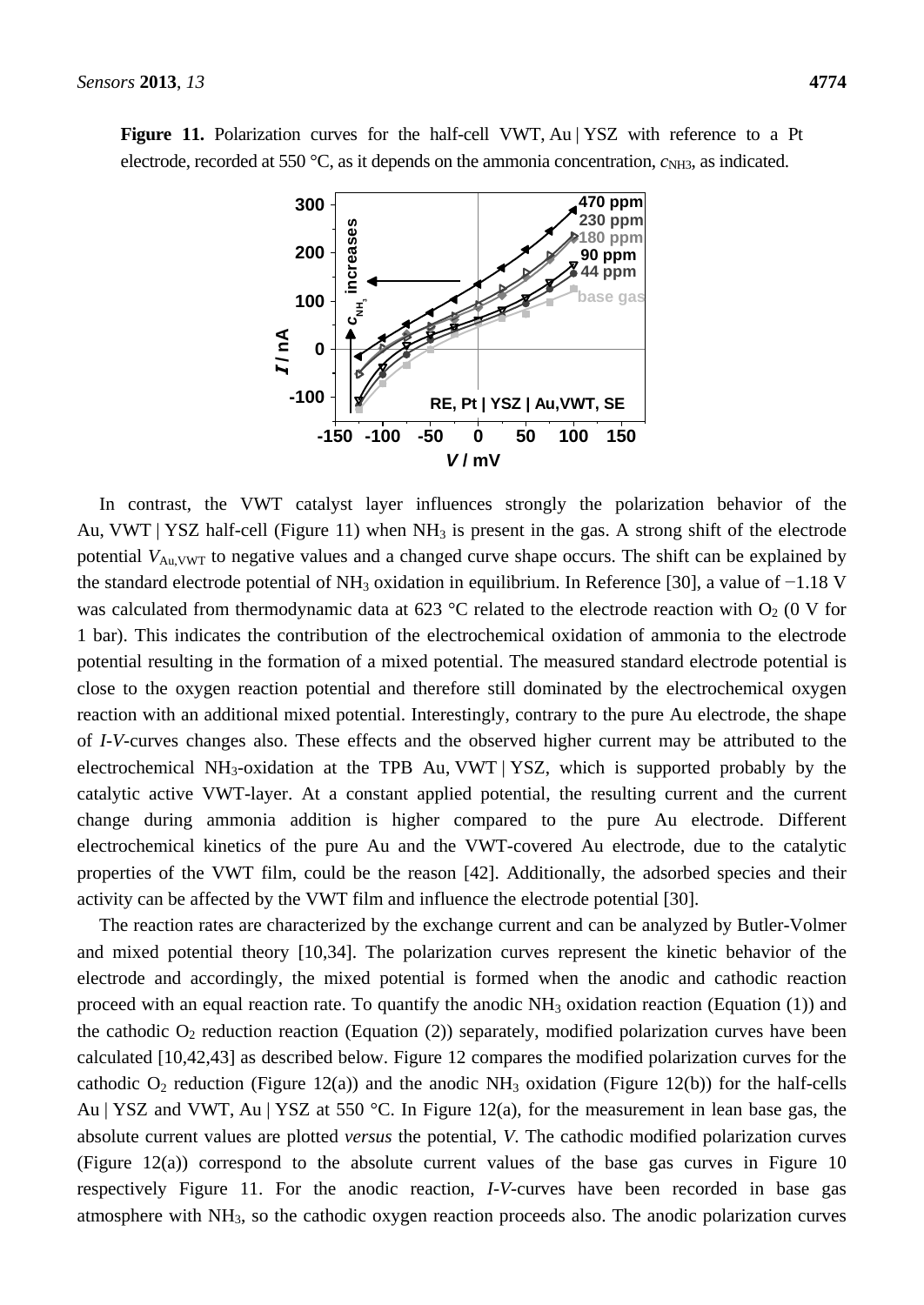(Figure 12(b)) are determined by subtracting the absolute current values in base gas (current values for base gas from Figures 10 and 11) from the current values measured in base gas with 230 ppm  $NH_3$ (current values for  $230$  ppm NH<sub>3</sub> from Figures 10 and 11).

**Figure 12.** Modified polarization curves for the half-cells Au | YSZ and VWT, Au | YSZ. (a) Cathodic curve  $(O_2 \text{ reduction})$  in base gas (10 vol.%  $O_2$ , 6.5 vol.%  $CO_2$ , 2.5 vol.%  $H_2O$ , N<sub>2</sub>). (**b**) Anodic curve (NH<sub>3</sub> oxidation) in 230 ppm and 440 ppm NH<sub>3</sub> added to the base gas at 550  $\mathcal{C}$ .



The modified polarization curves for the cathodic reaction in base gas (Figure 12(a)) for Au and VWT-covered Au electrodes behave almost similar. Only negligible differences are visible. It is assumed that the cathodic reaction is barely changed by the VWT cover. This agrees with the characteristics of the electrode potential presented in Figure 9. Again, it has to been noticed, that the current is very low (<100 nA), indicating that the reaction rate of the oxygen reduction is small and hardly proceeds at the three-phase boundaries of both half-cells. In contrast, the anodic polarization curves illustrated in Figure 12(b) behave differently. The current generated by the anodic  $NH<sub>3</sub>$ oxidation on the pure Au electrode is almost constant (25 nA) over the investigated potential range. The VWT-covered Au electrode provides a higher current, but the current is still in the nA-range. The difference in the modified anodic polarization curves indicates that the VWT cover of the Au electrode enhances the anodic NH<sub>3</sub> reaction, whereas the cathodic  $O_2$  reaction is only marginally influenced by the VWT layer. With increasing NH<sub>3</sub> concentration, a higher current can be observed, *i.e.*, more ammonia can be oxidized in the anodic reaction. (a)<br>  $\frac{1}{150}$  (a)<br>  $\frac{1}{150}$  Au, WWT-SE<br>  $\frac{25}{150}$  Au, WWT-SE<br>  $\frac{25}{150}$  Au, WWT-SE<br>  $\frac{25}{150}$  Au, WWT-SE<br>  $\frac{25}{150}$  Au, WWT-SE<br>  $\frac{25}{150}$  Au, WWT-SE<br>  $\frac{25}{150}$  Au, SWT-SE<br>  $\frac{25}{150}$  Au, ST AU an

In addition, voltage-current curves of the half-cell Au, VWT | YSZ were recorded during exposure to NO and NO<sub>2</sub> in base gas. Here, a Au-reference electrode, exposed to constant base gas was used. In this case a current (−90 to +90 nA, 10 nA steps) was impressed to the sample and the resulting voltage was measured (instead of applying a voltage and measuring the current). The determined *V*-log |*I* | curves are shown in Figure 13 for base gas and base gas with NO (85 ppm), NO<sub>2</sub> (75 ppm), or NH<sup>3</sup> (60 and 275 ppm). All curves behave as expected from Butler-Volmer theory. The electrode potential can be determined from the intersection of the curves with the abscissa at a current of  $I = 0$ . An electrode potential of −3 mV occurs in base gas. It remains almost constant when NO is added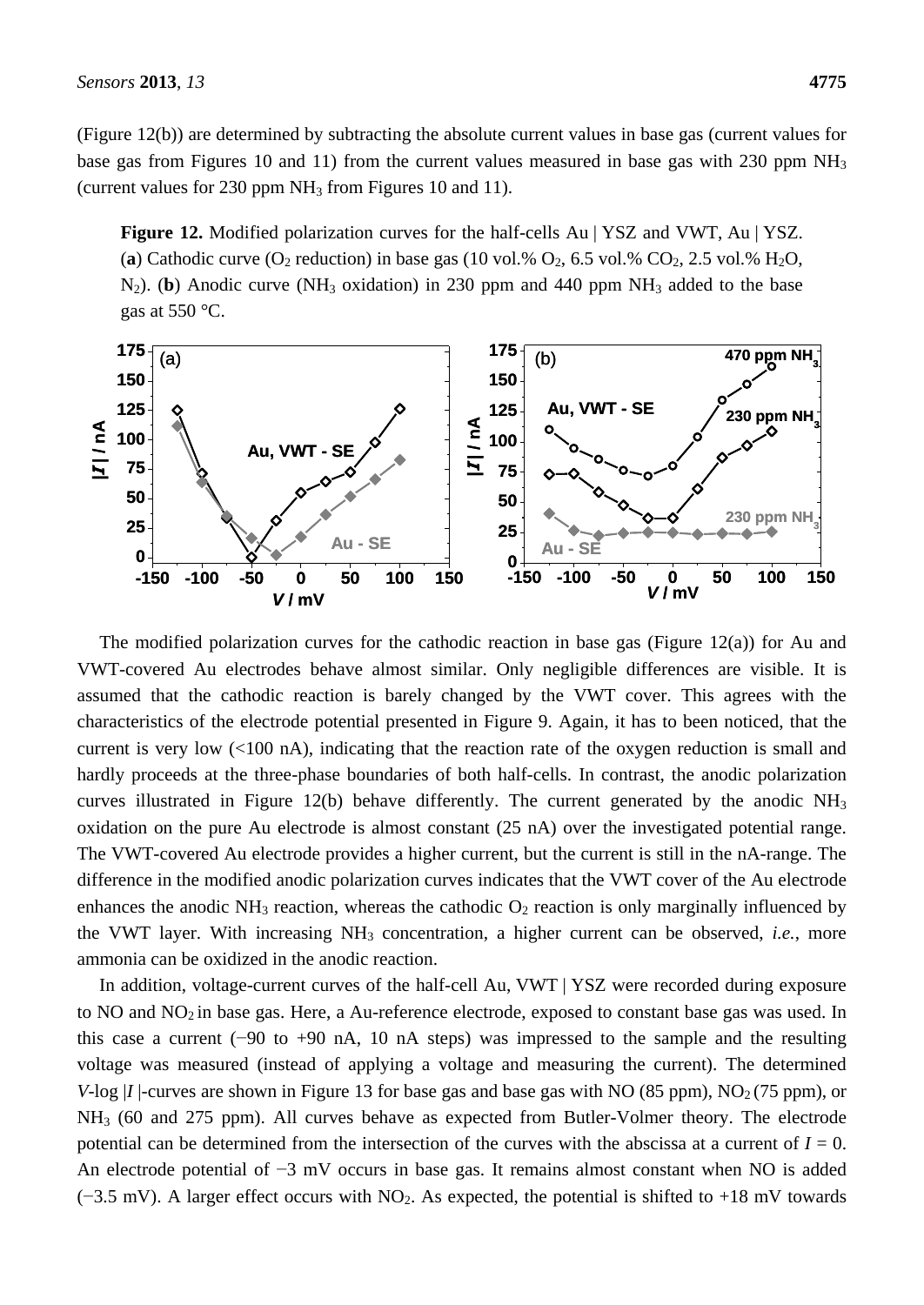the standard NO<sub>2</sub> reduction potential. The largest potential change to  $-40$  mV (60 ppm) respectively  $-71$  mV (275 ppm) is observed when NH<sub>3</sub> is added to the base gas. This corresponds with the expected potential change towards the standard electrode potential of NH<sub>3</sub> oxidation (−1.18 V). These results are in good agreement with the previously determined electrode potentials.

**Figure 13.** *V*-log |*I* |-curves of the half-cell Au, VWT | YSZ recorded in base gas and after addition of NO (85 ppm),  $NO<sub>2</sub>$  (75 ppm), or  $NH<sub>3</sub>$  (60 and 275 ppm) to the base gas at 550 °C. Au served as a reference electrode.



It becomes clear from Figure 13 that the kinetic behavior is dominated by the alteration of the electrode potential, whereas the shape of the curves is almost unaffected by the gas composition. This can be explained by the difference in the gas concentrations of the involved gas species. Oxygen is permanently present in excess (10 vol.%), whereas the test gases ( $NH<sub>3</sub>$ , NO and  $NO<sub>2</sub>$ ) are added only in the ppm range. It can be deduced that the electrode potential is dominated by the oxygen reaction and the oxygen standard electrode potential (defined at  $0$  mV). At a lower  $O_2$  concentration (around 1 vol.%), an increased sensitivity to NH<sup>3</sup> was observed [17]. In this case, the influence of the oxygen concentration on the resulting electrode potential decreases and the ammonia effect on the value of the electrode potential increases. The electrode potential of the Au, VWT | YSZ half-cell is shifted to  $-220$  mV at 1 vol.% O<sub>2</sub> and 470 ppm NH<sub>3</sub> compared to  $-90$  mV for 10 vol.% O<sub>2</sub> and 470 ppm NH<sub>3</sub>. At about 0 vol.%  $O_2$  (no  $O_2$  was added to the gas feed, but a low oxygen partial pressure is still present) and 470 ppm NH<sub>3</sub> an electrode potential of −380 mV was determined (not shown here). The electrode potential shifts with decreasing oxygen concentration to more negative values towards the standard potential of ammonia oxidation. The effect of  $NH<sub>3</sub>$  concentration becomes stronger with decreasing  $c_{\Omega2}$ , but still both electrode reactions define the electrode potential. This is a further hint for mixed potential mechanism.

A smaller effect occurs during exposure to  $NO<sub>2</sub>$  and especially NO. The influence of the NO concentration on the *V*-log |*I* |-curves is marginal and the effect of the NO concentration at the TPB on the electrode potential can be neglected. From catalytic conversion data on VWT catalyst powder it is deduced that only a small NO conversion to  $NO<sub>2</sub>$  occurs on the catalyst layer [44]. Additionally adsorption of NO on VWT can be neglected according to the SCR mechanism [41,45,46]. Therefore,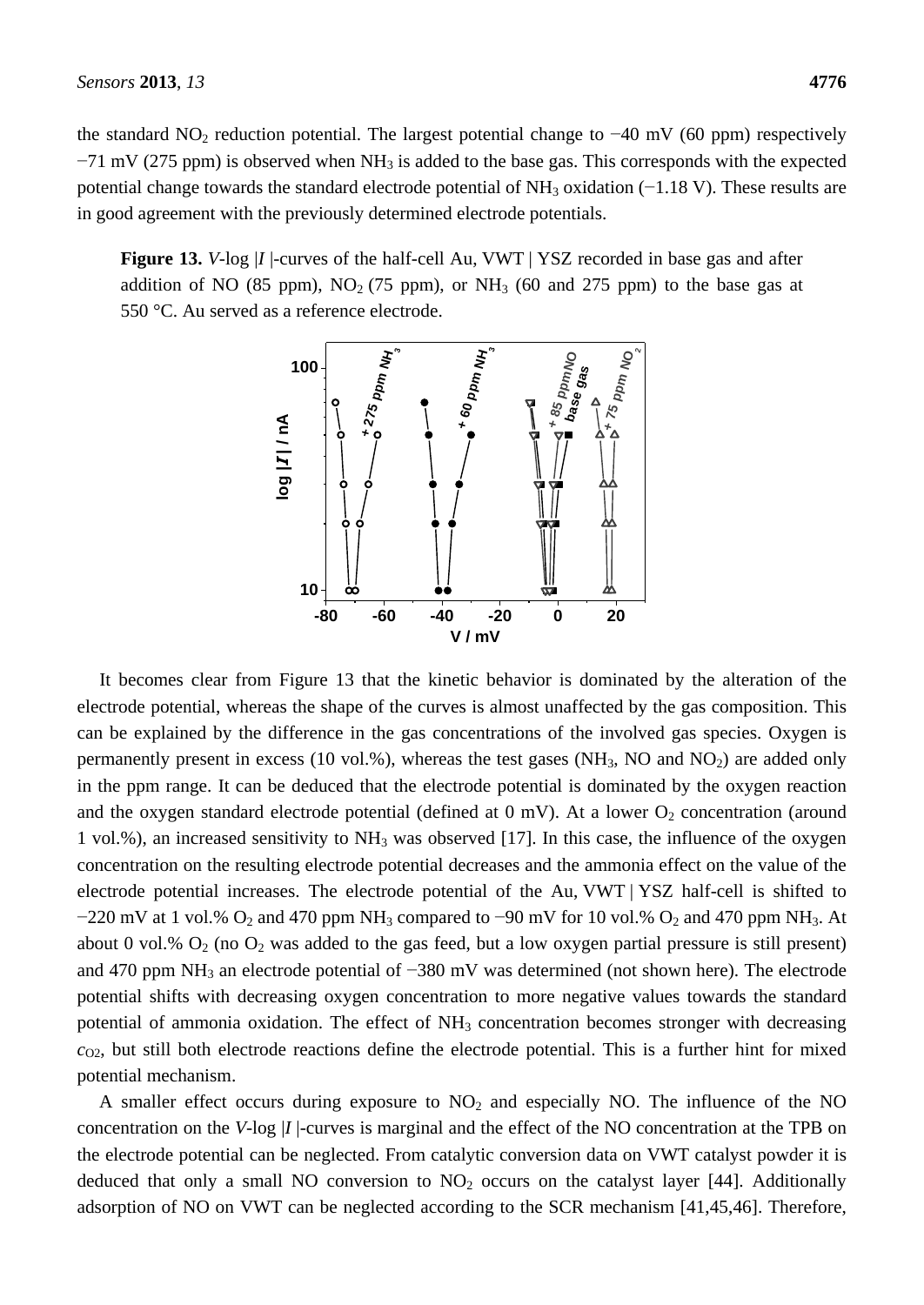the concentration of NO at the TPB is equivalent to that in the gas phase. As result, the half-cell Au, VWT | YSZ is almost insensitive to NO. A corresponding result for the half-cell Au | YSZ was found in Reference  $[14]$ . In contrast, NO<sub>2</sub> yields to a marked change in electrode potential, a shift to positive electrode potentials occurs. At the catalyst layer, a small fraction of  $NO<sub>2</sub>$  is converted to  $NO$ , but most of the  $NO<sub>2</sub>$  in the gas phase also reaches the TPB. An electrode reaction of  $NO<sub>2</sub>$  at the TPB is expected. It results in the shift of the electrode potential towards the standard electrode potential of  $NO<sub>2</sub>$  reduction. These results are consistent with the results for the half-cell Au | YSZ in [14].

In summary, the results prove that electrochemical reactions with  $NH<sub>3</sub>$  and  $NO<sub>2</sub>$  take place at the TPB, whereas NO yields a marginal effect. The different shifts (direction and magnitude) of the electrode potentials due to  $NH_3$  or  $NO_2$  exposure confirm the assumption that the  $NH_3$ , which reaches the TPB, contributes to an electrode reaction itself and the reaction products of the  $NH<sub>3</sub>$  oxidation at the catalyst layer (mainly  $N_2$ , NO and  $NO_2$ ) are not responsible for the sensor effect. Hence, a small overlapping effect of the  $NO<sub>2</sub>$  electrode reaction is conceivable.

#### **4. Conclusions**

Half-cell measurements of Au | YSZ and Au, VWT | YSZ demonstrate that both electrode potentials depend on the ammonia concentration and are shifted in the anodic direction. The NH<sub>3</sub> sensitivities agree well with sensor results presented in [17], and allow a deeper understanding of the characteristics of this sensor. The potential of the VWT-covered Au electrode,  $V_{\text{Au,VWT}}$ , is strongly influenced by  $NH<sub>3</sub>$  exposure and dominates the sensor characteristics. The potential shift confirms the formation of mixed potentials at both half-cells. The sensitivity increases clearly with increasing VWT coverage of the Au electrode, confirming that the VWT layer is responsible for the sensor effect. Additionally, the electrochemical kinetic seems to be affected by the VWT catalyst layer. Polarization curves and the calculated modified polarization curves verify Butler-Volmer behavior of the electrochemical reactions. However, the low current (range below 200 nA) is an evidence for slow electrochemical conversion. The VWT coverage enhances the anodic reaction of NH<sub>3</sub>, whereas the cathodic oxygen reaction remains almost unchanged, resulting in a strong shift of the electrode potential  $V_{Au,VWT}$  in the anodic direction. The catalytic properties of the VWT layer seem to be responsible for the enhancement of the electrochemical NH<sub>3</sub> oxidation in contrast to the pure Au-electrode. Besides the formation of an activated ammonia species which could be responsible for the enhanced electrochemical activity, adsorption processes and surface effects on the electrodes could be involved, as discussed in differential electrode equilibria theory.

#### **Acknowledgments**

The authors gratefully acknowledge the SEM-images prepared by Angelika Mergner (Department of Functional Materials). This publication was funded by the German Research Foundation (DFG) and the University of Bayreuth under the "Open Access Publishing" funding program.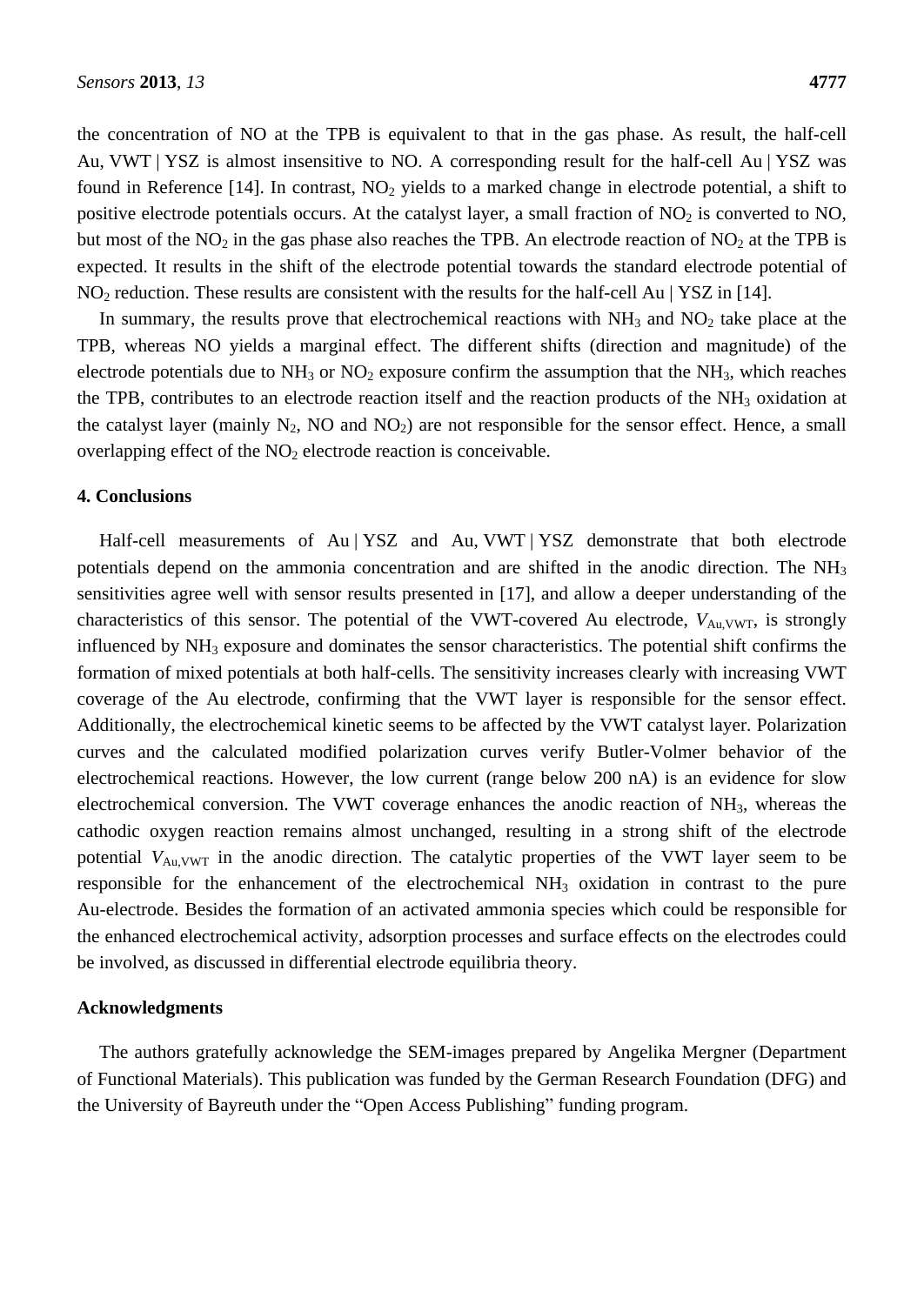## **References**

- 1. Koebel, M.; Elsener, M.; Kleemann, M. Urea-SCR: A promising technique to reduce NOx emissions from automotive diesel engines. *Catal. Today* **2000**, *59*, 335–345.
- 2. Kašpar, J.; Fornasiero, P.; Hickey, N. Automotive catalytic converters: Current status and some perspectives. *Catal. Today* **2003**, *77*, 419–449.
- 3. Wang, D.; Yao, S.; Shost, M.; Yoo, J.; Cabush, D.; Racine, D.; Cloudt, R.; Willems, F. Ammonia sensor for closed-Loop SCR control. *SAE Int. J. Passeng. Cars-Electron. Electr. Syst.* **2009**, *1*, 323–333, doi:10.4271/2008-02-0919.
- 4. Herman, A.; Wu, M.; Cabush, D.; Shost, M. Model based control of SCR dosing and OBD strategies with feedback from NH<sup>3</sup> sensors. *SAE Int. J. Fuels Lubr.* **2009**, *2*, 375–385, doi:10.4271/2009-01-0911.
- 5. Moos, R.; Schönauer, D. Recent developments in the field of automotive exhaust gas ammonia sensing. *Sens. Lett.* **2008**, *6*, 821–825.
- 6. Moos, R. A brief overview on automotive exhaust gas sensors based on electroceramics. *Int. J. Appl. Ceram. Technol.* **2005**, *2*, 401–413.
- 7. Fergus, J.W. Solid electrolyte based sensors for the measurement of CO and hydrocarbon gases. *Sens. Actuators B Chem.* **2007**, *122*, 683–693.
- 8. Lu, G.; Miura, N.; Yamazoe, N. High-temperature hydrogen sensor based on stabilized zirconia and a metal oxide electrode. *Sens. Actuators B Chem.* **1996**, *35–36*, 130–135.
- 9. Sorita, R.; Kawano, T. A highly selective CO sensor using LaMnO<sub>3</sub> electrode-attached zirconia galvanic cell. *Sens. Actuators B Chem.* **1997**, *40*, 29–32.
- 10. Miura, N.; Raisen, T.; Lu, G.; Yamazoe, N. Highly selective CO sensor using stabilized zirconia and a couple of oxide electrodes. *Sens. Actuators B Chem.* **1998**, *47*, 84–91.
- 11. Mukundan, R.; Brosha, E.L.; Brown, D.R.; Garzon, F.H. Ceria-electrolyte-based mixed potential sensors for the detection of hydrocarbons and carbon monoxide. *Electrochem. Solid State Lett.* **1999**, *2*, 412–414.
- 12. Guth, U.; Zosel, J.; Jakobs, S.; Westphal, D.; Müller, R. Au–oxide composites as HC-sensitive electrode material for mixed potential gas sensors. *Solid State Ionics* **2002**, *152–153*, 525–529.
- 13. Miura, N.; Lu, G.; Yamazoe, N. High-temperature potentiometric/amperometric NO<sup>x</sup> sensors combining stabilized zirconia with mixed-metal oxide electrode. *Sens. Actuators B Chem.* **1998**, *52*, 169–178.
- 14. Kubinski, D.J.; Visser, J.H.; Soltis, R.E.; Parsons, M.H.; Nietering, K.E.; Ejakov, S.G. Zirconia-Based Potentiometric NO<sup>x</sup> Sensor Utilizing Pt and Au Electrodes. In *Ceramic Transactions (Chemical Sensors for Hostile Environments)*; Kale, G.M., Akbar, S.A., Liu, M., Eds.; The American Ceramic Society: Westerville, OH, USA, 2002; Volume 130, pp. 11–18.
- 15. Elumalai, P.; Plashnitsa, V.V.; Fujio, Y.; Miura, N. Stabilized zirconia-based sensor attached with NiO/Au sensing electrode aiming for highly selective detection of ammonia in automobile exhausts. *Electrochem. Solid State Lett.* **2008**, *11*, J79–J81.
- 16. Wang, D.Y.; Symons, W.T.; Farhat, R.J.; Valdes, C.A.; Briggs, E.M.; Polikarpus, K.K.; Kupe, J. Ammonia Gas Sensors. US Patent Specification US 7,074,319, 11 July 2006.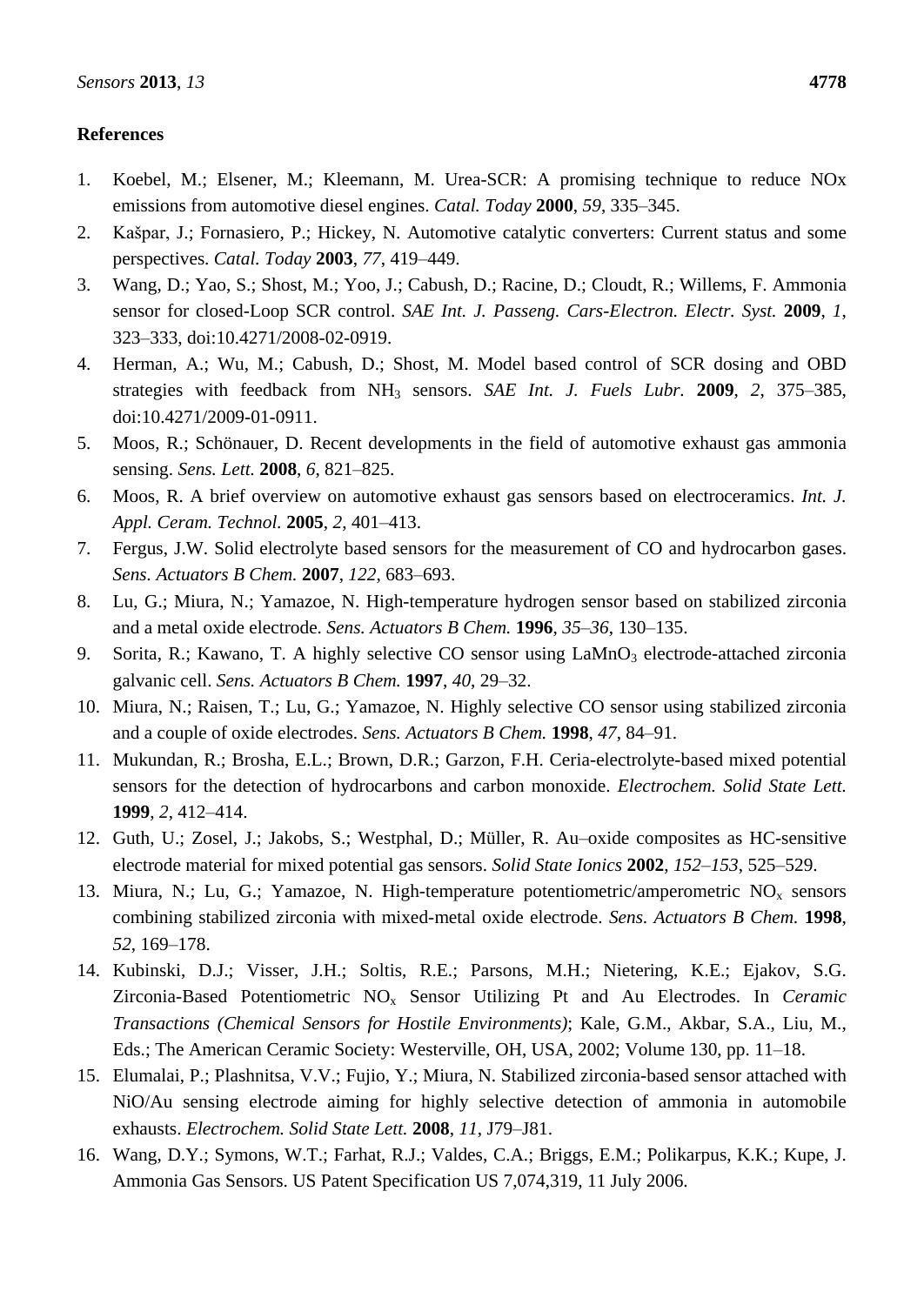- 17. Schönauer, D.; Wiesner, K.; Fleischer, M.; Moos, R. Selective mixed potential ammonia exhaust gas sensor. *Sens. Actuators B Chem.* **2009**, *140*, 585–590.
- 18. Busca, G.; Lietti, L.; Ramis, G.; Berti, F. Chemical and mechanistic aspects of the selective catalytic reduction of NO<sup>x</sup> by ammonia over oxide catalysts: A review. *Appl. Catal. B* **1998**, *18*, 1–36.
- 19. Kröcher, O.; Elsener, M. Chemical deactivation of  $V_2O_5/WO_3$ -TiO<sub>2</sub> SCR catalysts by additives and impurities from fuels, lubrication oils, and urea solution—I. Catalytic studies. *Appl. Catal. B* **2008**, *77*, 215–227.
- 20. Sahner, K.; Hagen, G.; Schönauer, D.; Reiß, S.; Moos, R. Zeolites-Versatile materials for gas sensors. *Solid State Ionics* **2008**, *179*, 2416–2423.
- 21. Schönauer, D.; Wiesner, K.; Fleischer, M.; Moos, R. Einfluss der Katalysatorzusammensetzung auf das Verhalten eines mischpotentialbasierten Ammoniaksensors (in German). In *Dresdner Beiträge zur Sensorik*; Proceeding of 9th Dresdner Sensor-Symposium, Dresden, Germany, 7–9 December 2009; pp. 341–344.
- 22. Fergus, J.W. Sensing mechanism of non-equilibrium solid-electrolyte-based chemical sensors. *J. Solid State Electrochem.* **2011**, *15*, 971–984.
- 23. Miura, N.; Elumalai, P.; Plashnitsa, V.V.; Ueda, T.; Wama, R.; Utiyama, M. Solid-State Electrochemical Gas Sensing. In *Solid State Gas Sensing*; Comini, E., Faglia, G., Sberveglieri, G., Eds., Springer: New York, NY, USA, 2009; pp. 1–27.
- 24. Schönauer, D.; Wiesner, K.; Fleischer, M.; Moos, R. Investigation of the electrode effects in mixed potential type ammonia exhaust gas sensors. *Solid State Ionics* **2011**, *192*, 38–41.
- 25. Liang, X.; Yang, S.; Li, J.; Zhang, H.; Diao, Q.; Zhao, W.; Lu, G. Mixed-potential-type zirconia-based NO<sub>2</sub> sensor with high-performance three-phase boundary. *Sens. Actuators B Chem.* **2011**, *158*, 1–8.
- 26. Plashnitsa, V.V.; Elumalai, P.; Fujio, Y.; Miura, N. Zirconia-based electrochemical gas sensors using nano-structured sensing materials aiming at detection of automotive exhausts. *Electrochim. Acta* **2009**, *54*, 6099–6106.
- 27. Guth, U.; Zosel, J. Electrochemical solid electrolyte gas sensors—Hydrocarbon and NOx analysis in exhaust gases. *Ionics* **2004**, *10*, 366–377.
- 28. Röder-Roith, U.; Rettig, F.; Röder, T.; Janek, J.; Moos, R.; Sahner, K. Thick-film solid electrolyte oxygen sensors using the direct ionic thermoelectric effect. *Sens. Actuators B Chem.* **2009**, *136*, 530–535.
- 29. Ahlgren, E.; Poulsen, F.W. Thermoelectric power of YSZ. *Solid State Ionics* **1994**, *70/71*, 528–532.
- 30. Göpel, W.; Reinhardt, G.; Rösch, M. Trends in the development of solid state amperometric and potentiometric high temperature sensors. *Solid State Ionics* **2000**, *136–137*, 519–531.
- 31. Brosha, E.L.; Mukundan, R.; Brown, D.R.; Garzon, F.H.; Visser, J.H. Development of ceramic mixed potential sensors for automotive applications. *Solid State Ionics* **2002**, *148*, 61–69.
- 32. Pijolat, C.; Viricelle, J. Development of Planar Potentiometric Gas Sensors for Automotive Exhaust Application. In *Solid State Gas Sensors—Industrial Application, Springer Series on Chemical Sensors and Biosensors*; Fleischer, M., Lehmann, M., Eds.; Springer: Berlin, Germany, 2012; Volume 11, pp. 215–254.